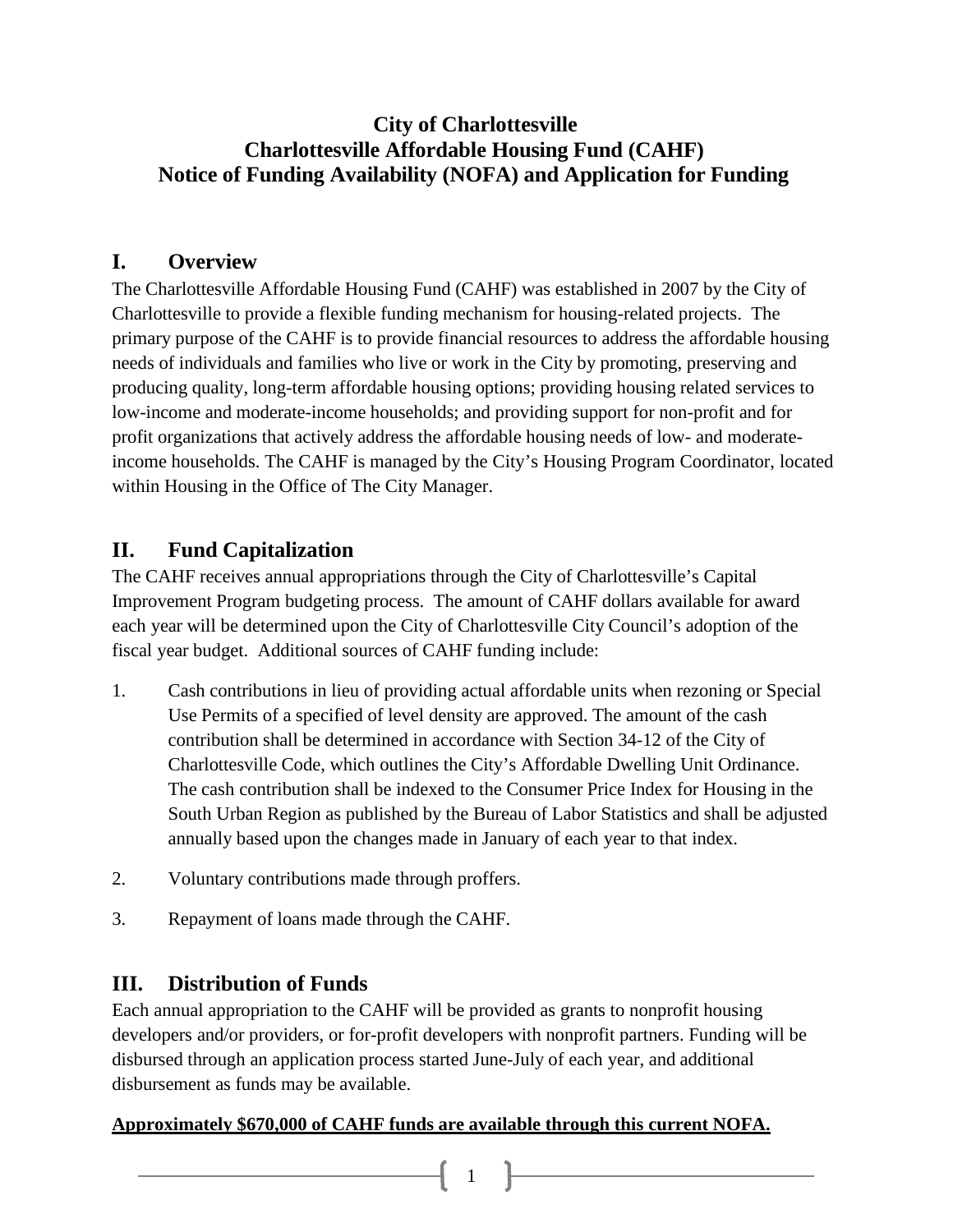## **IV. Application Process**

Applications for funding will be accepted through an annual Notice of Funding Availability, to be published on the Housing & Grants pages of the City website.

## **All requests for funding must be received no later than 4:00 PM on Friday, April 10, 2020**.

Any application received after the deadline or missing one or more of the required information or documents will be considered incomplete and will not be reviewed or considered for funding.

Project funding awards are contingent upon approval by the Charlottesville City Council.

# **V. Eligible Applicants**

CAHF funding is provided to nonprofit organizations, and for-profit developers with a nonprofit partner. The City will accept funding applications that meet the following eligibility requirements:

- Applicant (or the applicant's partner) is a designated  $501(c)(3)$  nonprofit organization, government entity or the Charlottesville Redevelopment and Housing Authority.
- Applicant must not be in violation of any federal, state or local laws/regulations.
- Applicant has owned and/or developed at least one development that contains Supported Affordable Units (SAU), income-restricted units, or market rate housing units that have been placed in service. If applying for Low Income Housing Tax Credits, applicants must meet Virginia Housing Development Authority (VHDA) eligibility requirements as outlined in the VHDA Low-Income Housing Tax Credit Manual [\(http://www.vhda.com/BusinessPartners/MFDevelopers/MF-LoanApplication-](http://www.vhda.com/BusinessPartners/MFDevelopers/MF-LoanApplication-Guides/Pages/LIHTCApplicationsForms.aspx%23.Wcpre4-PK71)[Guides/Pages/LIHTCApplicationsForms.aspx#.Wcpre4-PK71\)](http://www.vhda.com/BusinessPartners/MFDevelopers/MF-LoanApplication-Guides/Pages/LIHTCApplicationsForms.aspx%23.Wcpre4-PK71).
- The proposed project will provide housing units affordable to households with household incomes up to 80% Area Median Income as published by the US Department of Housing and Urban Development (HUD) for the Charlottesville, Virginia region, adjusted for household size. If the development is mixed-income, CAHF funds will be applied only to the affordable portion of the development.
- The proposed project adheres to the minimum affordability requirements for SAUs as outlined in Housing Policy 1.
- The proposed project activities are located within the jurisdictional boundaries of the City of Charlottesville.

## **VI. Eligible Uses of CAHF Funds**

CAHF funds will be used to support affordable housing projects located within the City of Charlottesville, unless otherwise approved by the Charlottesville City Council. Eligible uses of the funds include, but are not limited to: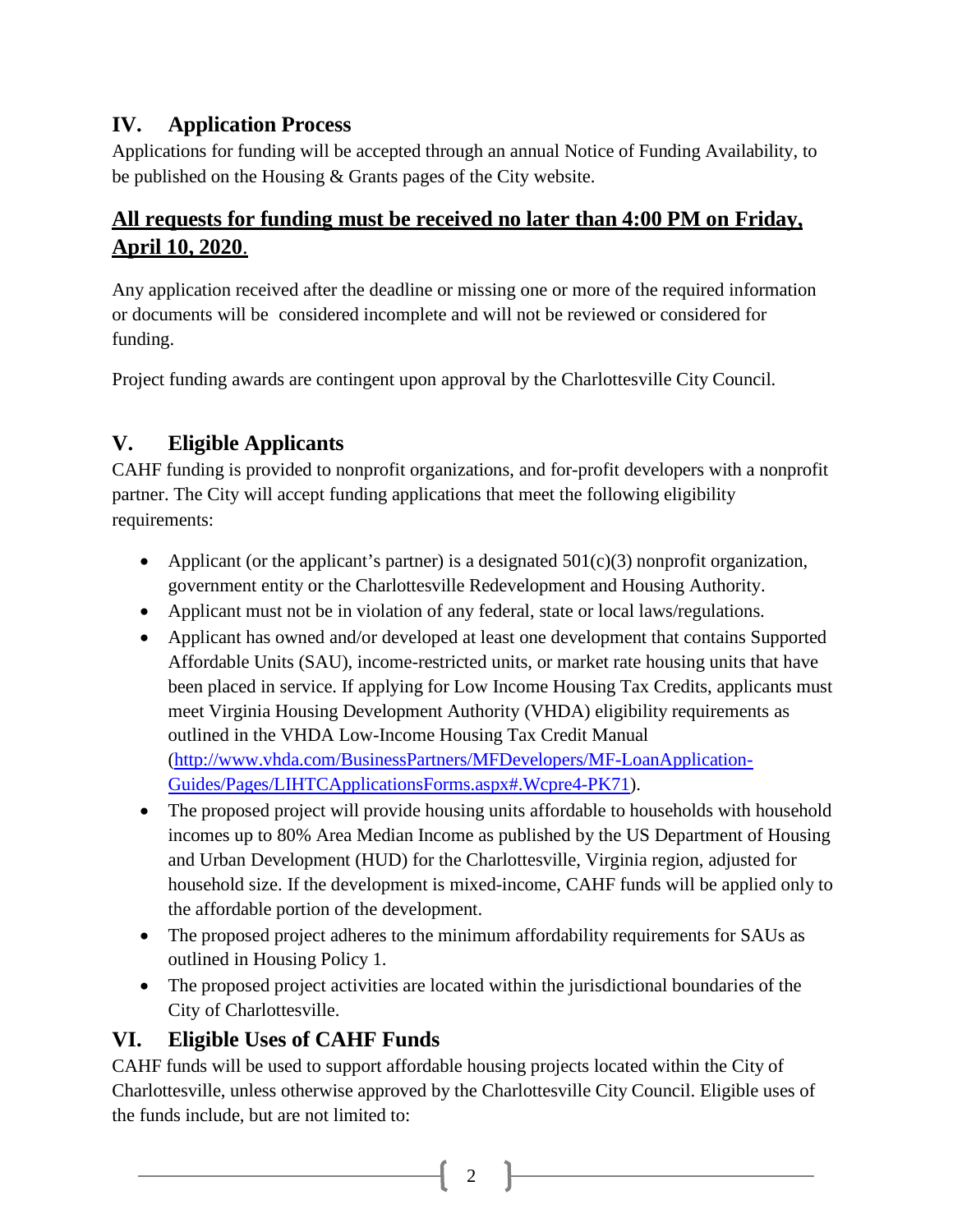- Redevelopment of Charlottesville Redevelopment and Housing Authority properties;
- Productive reuse of properties declared surplus by the City of Charlottesville for residential purposes;
- Land acquisition and assembly
- Land development;
- Predevelopment expenses including: reasonable expenses for architectural fees, market research consultants, architectural plans and construction specifications, zoning approval fees, engineering studies, legal fees, and other costs directly associated with activities prior to development of the property;Construction of supported affordable homeowner or rental housing units;
- Construction of mixed-income communities;
- Construction or preservation of Single Room Occupancy developments;
- Preservation or expansion of housing options for Special Needs Populations;
- Increasing housing accessibility and/or visitability;
- Preservation or expansion of supported affordable housing;
- Homeowner or rental property rehabilitation;
- Programs supporting homeownership, such as: homeownership counseling, down payment and closing cost assistance, or employer supported housing programs;
- Energy efficiency upgrades;
- First-time homebuyer education programs;
- Rental subsidies:
- Data collection to better understand housing issues/needs and to study affordable housing stock and SAU issues as they relate to the 2025 housing goal (limited to no more than 10% of annual CIP allocation to the CAHF);
- Programmatic purposes only when a determination has been made that 2025 housing goals are on track or ahead of schedule.

CAHF funds cannot be used to cover the costs associated with the following activities:

- Property tax penalties;
- Rental of room for community meetings;
- Mailings;
- Refreshments for community or neighborhood outreach meetings;
- Transportation to community or neighborhood outreach meetings; OR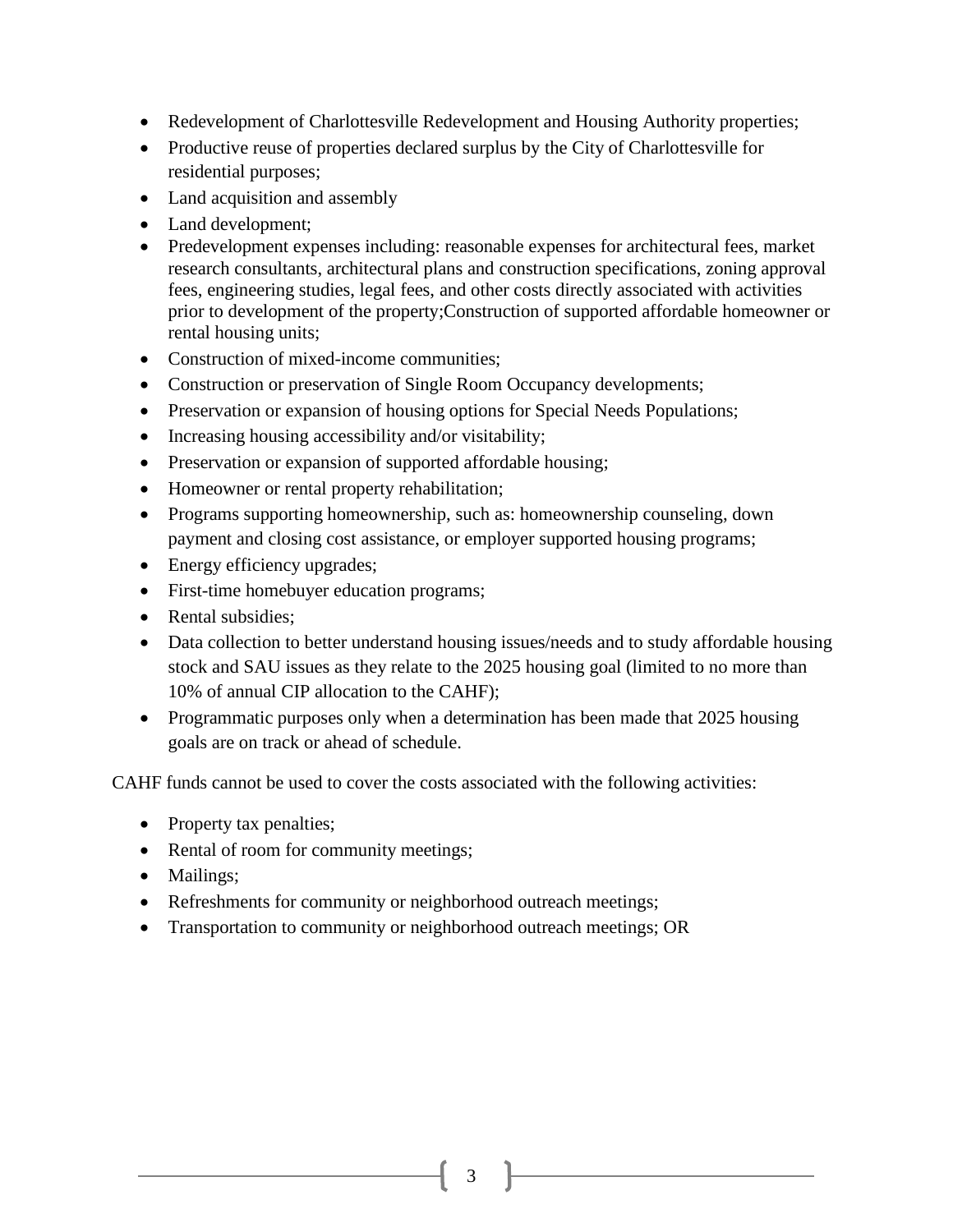• Administrative or staffing costs for nonprofit developers if HOME, CDBG or other available funding sources are available for this purpose.

## **VII. Application Review and Evaluation Criteria**

Completed applications will be evaluated by the Housing Advisory Committee's (HAC) Allocations Subcommittee. Applications will be assessed on the evaluation criteria described below.

Recommendations for funding will be based on which project(s) meets or exceeds these criteria to the greatest degree. Recommendations for project funding will be presented to the Charlottesville City Council for approval anticipated to be at a City Council meeting around June 2020. Funding award notifications should be issued no later than July 2020.

**NOTE:** If project proposals do not adequately meet the described guidelines, the HAC Subcommittee may recommend not funding the proposal(s) and reserves the right to reject any and all proposals.

Applications will be assessed based on how well their address the following factors:

- *A. Supply*
	- Number of Supported Affordable Units (SAUs) affordable to household incomes less than 80% AMI.
	- Number of newly constructed SAUs
	- Number of preserved SAUs
	- Number of SAUs affordable to household incomes less than 60% AMI
	- If project based, commitment period for affordability.
	- If people based, applicant's plan for continuing to provide affordable housing in the future, mechanisms for maintaining affordability over time, mechanisms for helping recipients earn savings via mortgage payments and appreciation sharing, other mechanisms for leveraging funding for future lowincome homeowners.
	- Number of units incorporating Universal Design Standards
	- Units incorporating energy efficiency features
	- Mechanisms for promoting household equity among low income homeowners

### *B. Project Experience, Capacity & Readiness*

- Applicant has a demonstrated history of providing affordable housing and/or SAUs
- Demonstrated organizational financial viability and the financial feasibility of the project
- For already-identified projects, applicant has control of the project site

4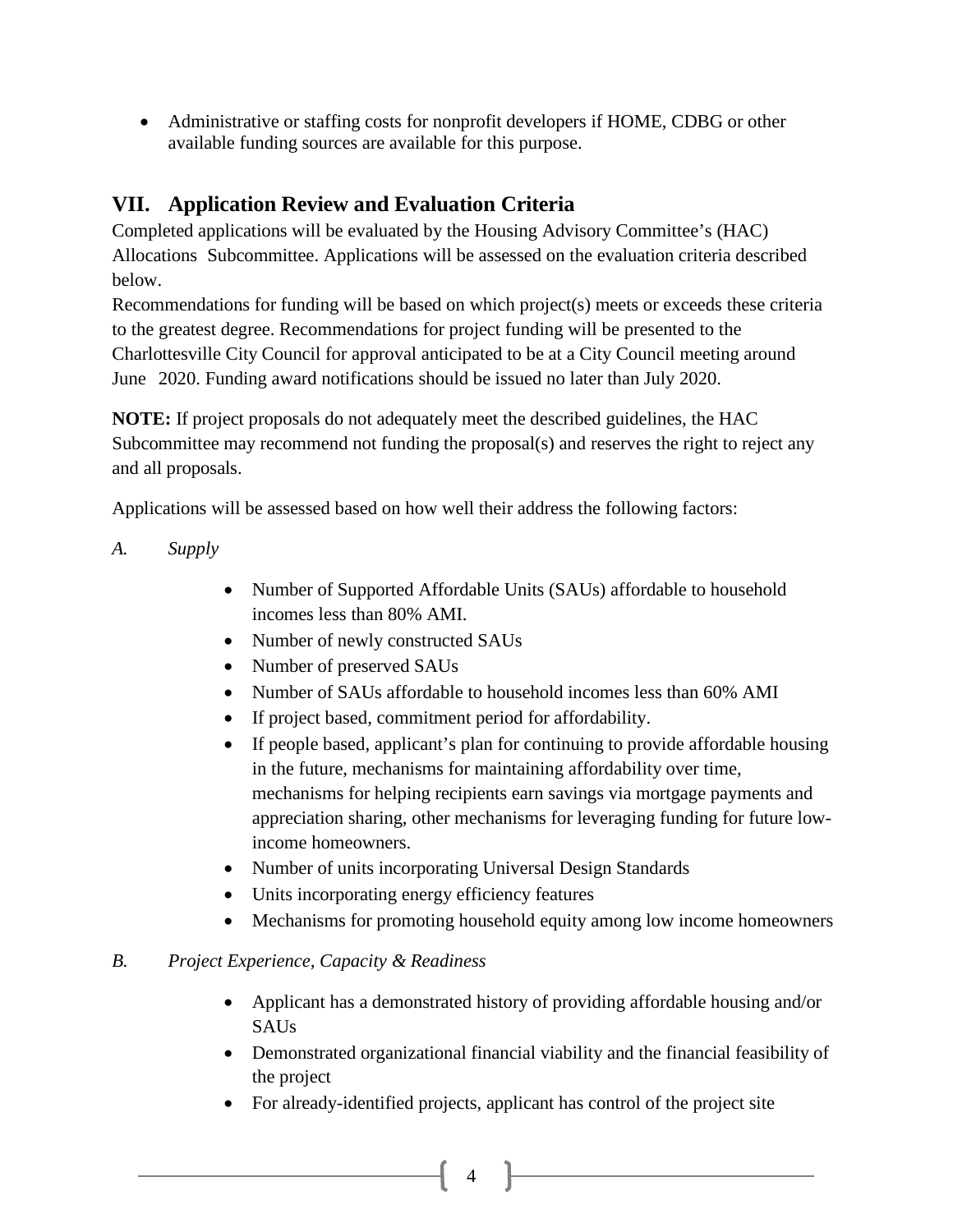- For land pursuit and assembly, applicant has a demonstrated history of successful land acquisition.
- Applicant provides detailed descriptions of the planning, design, pursuit and/or construction process
- A project timeline and/or construction schedule is included in the application
- Project includes a public participation process with clear goals and processes for meaningful neighborhood participation, including engagement with and commitment to honor input of directly affected communities and individuals.
- Applicant has a demonstrated history of employing Asset Based Community Development to successfully involve and provide agency to low-wealth individuals.
- For identified projects, regulatory compliance (e.g., zoning, land use, etc.)
- *C. Budget*
	- Application includes a listing of all current and committed funding sources and amounts from each source
	- Applicant provides a description of how CAHF and other funding sources shall be used
	- CAHF cost per unit
	- Leveraging of CAHF funds
- *D. Policy*
- Project one or more of the Housing Goals outlined in the City's Comprehensive Plan
- Project supports City Council's 2025 Goals for Affordable Housing
- Project supports objectives of the City's Small Area Plans, including the Strategic Investment Area plan.

## **VIII. Submission Requirements**

Only applications completed using the application format included in Exhibit 1, and submitted by the application deadline, will be considered. Applications can be submitted electronically via email to:

**John Sales Housing Program Coordinator salesj@charlottesville.org**

5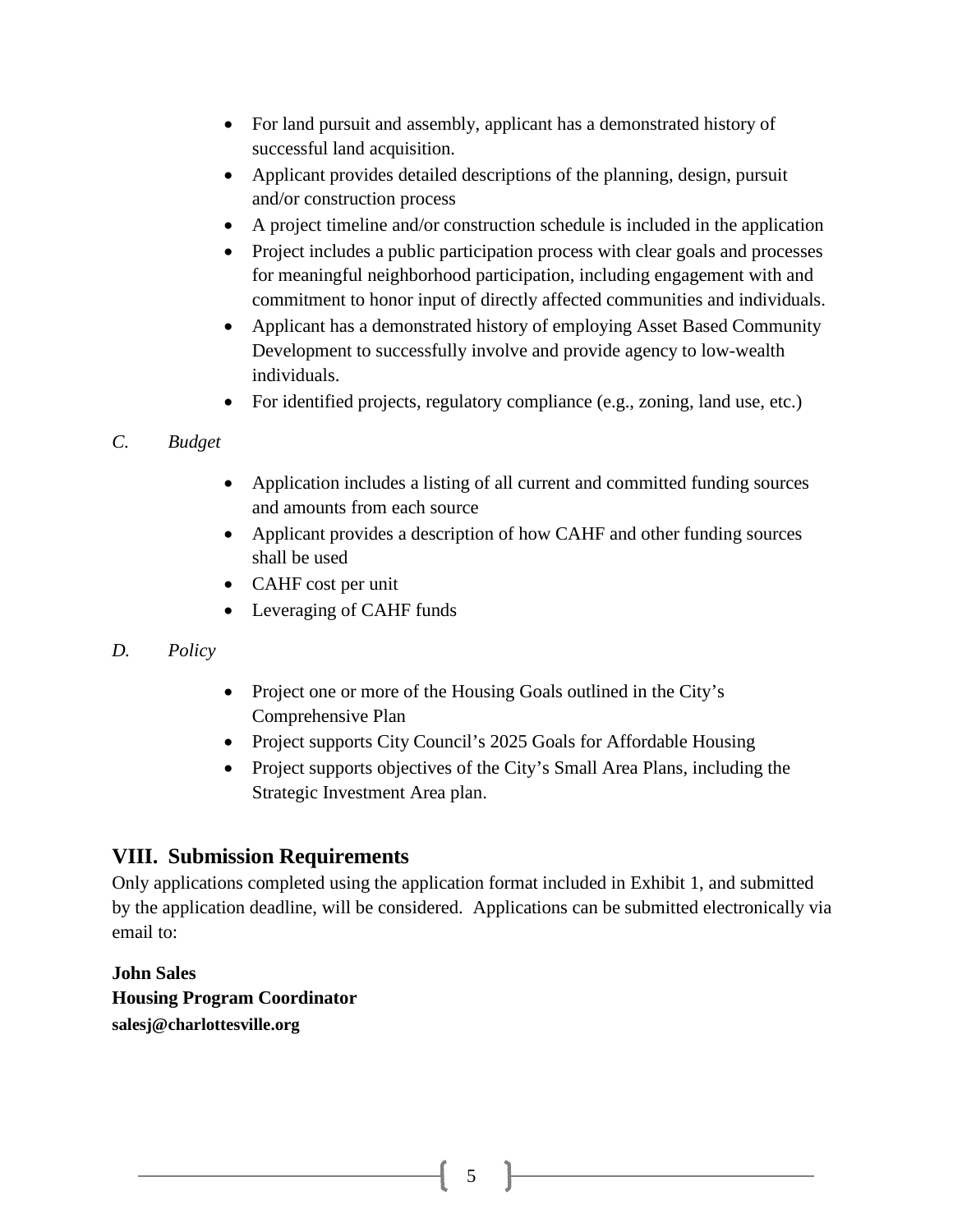**Exhibit 1: Application Form for the Charlottesville Affordable Housing Fund (CAHF)**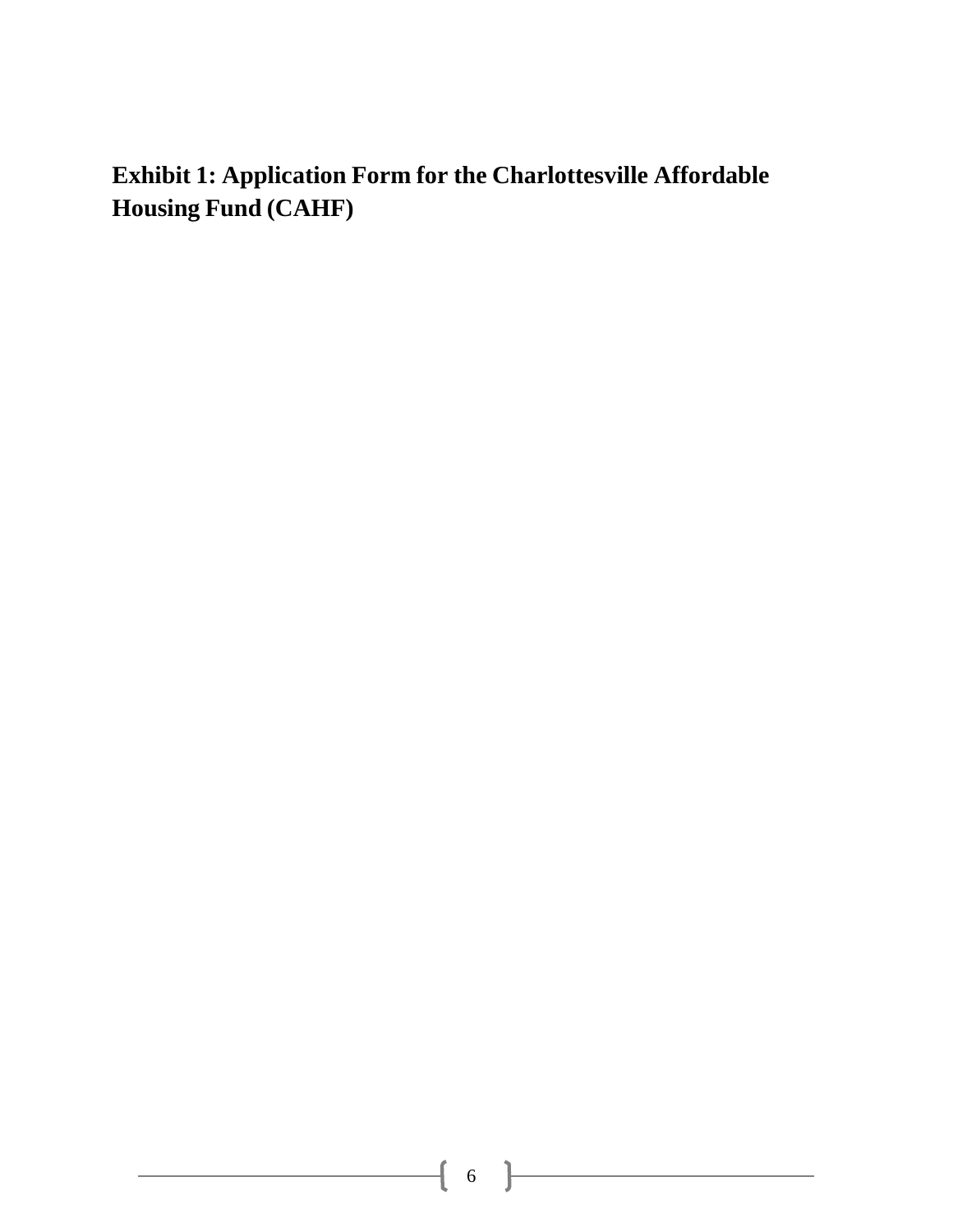# **City of Charlottesville Affordable Housing Fund (CAHF) Application**

# **Applicant Information**

| <b>Amount of CAHF Funds</b><br>Requested: |        |
|-------------------------------------------|--------|
| Organization name:                        |        |
| Contact name:                             |        |
| Title:                                    |        |
| Address:                                  |        |
|                                           |        |
|                                           |        |
| Phone:                                    | Email: |

## **Project Information**

| Project name:                                           |                                      |  |  |
|---------------------------------------------------------|--------------------------------------|--|--|
| Project location:                                       |                                      |  |  |
| Purpose of requested funding<br>(check all that apply): | Project type (check all that apply): |  |  |
| New construction                                        | Multi-family                         |  |  |
| Acquisition                                             | Single family (detached)             |  |  |
| Rehabilitation                                          | Single family (attached)             |  |  |
| Rent subsidy                                            | Rehabilitation                       |  |  |
| Other                                                   | <b>New Construction</b>              |  |  |

Other

 $\begin{array}{ccc} 1 & 7 \end{array}$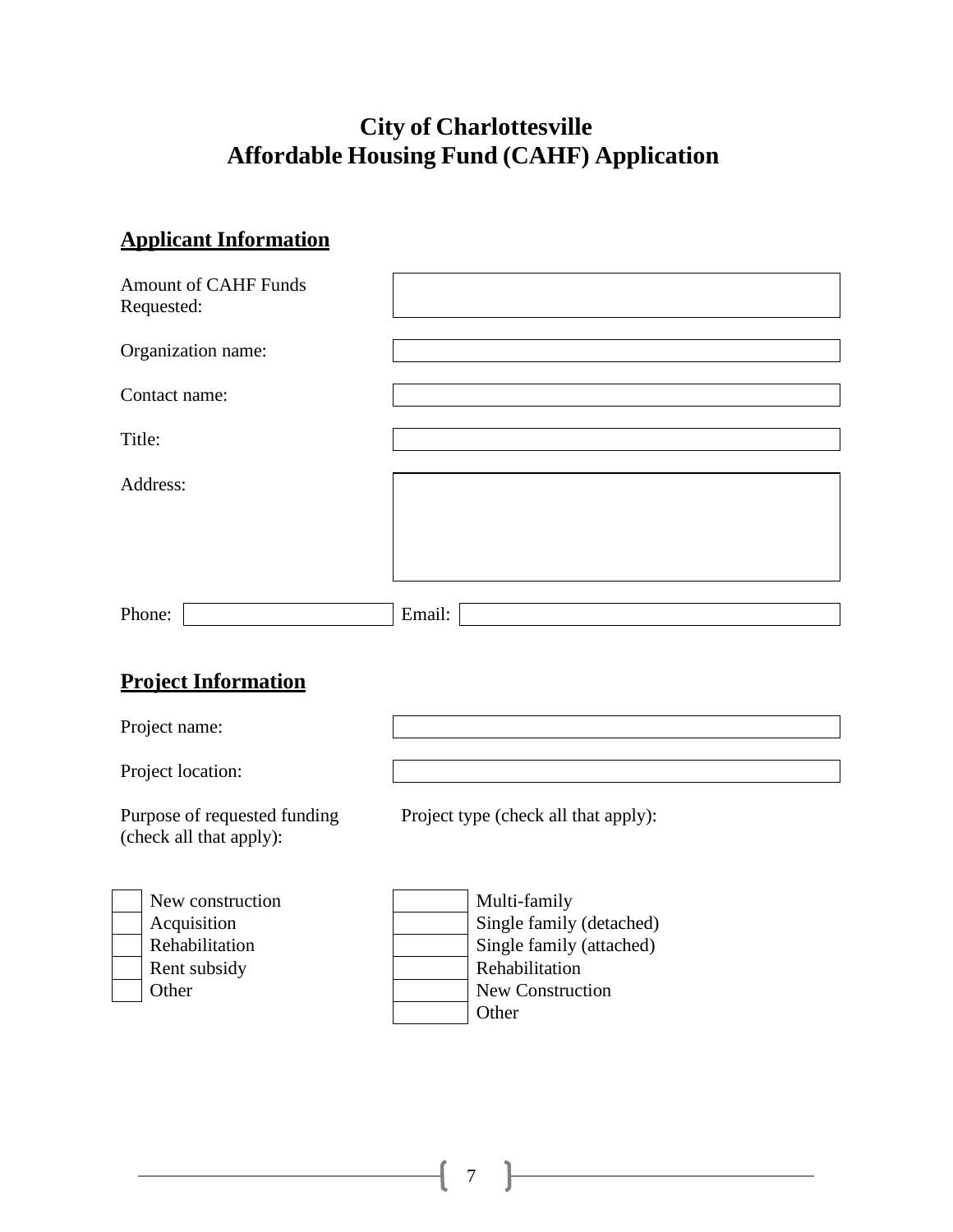Income restrictions on project (indicate approximate number of units meeting each Area Median Income (AMI) category:

| Incomes less than 30% AMI       |  |
|---------------------------------|--|
| Income between 30% and 40% AMI  |  |
| Incomes between 40% and 50% AMI |  |
| Incomes between 50% and 60% AMI |  |
| Income between 60% and 80% AMI  |  |
| Unrestricted units (>80% AMI)   |  |
| <b>Total Units</b>              |  |

## **Project Proposal:**

Please provide following information as separate attachments to the application:

**1. Project Description** -- Provide a description of the proposed project. Include: project type and location, short and long term goals, the population(s) to be served. Discuss plans for accessibility/adaptability, energy conservation and/or any green building components.

**2. Demonstration of Need** -- Describe how the project contributes to the City of Charlottesville's housing goals.

**3. Project Readiness** -- Provide evidence of: organizational experience and capacity to manage the project, pursue and acquire land, site control, required zoning variance and permitting (if applicable), financial commitments for the projects, community engagement plan (if applicable), resident relocation plan (if applicable), plans for preparation and coordination of necessary public meetings.

**4. Project Budget** -- Provide a detailed description of the proposed project budget showing sources and amounts of additional funding.

**5. Project Schedule** -- Indicate the proposed project schedule, including predevelopment, anticipated pursuit and acquisition timeline, site control, zoning approval, financing and construction miles (as appropriate) to project completion.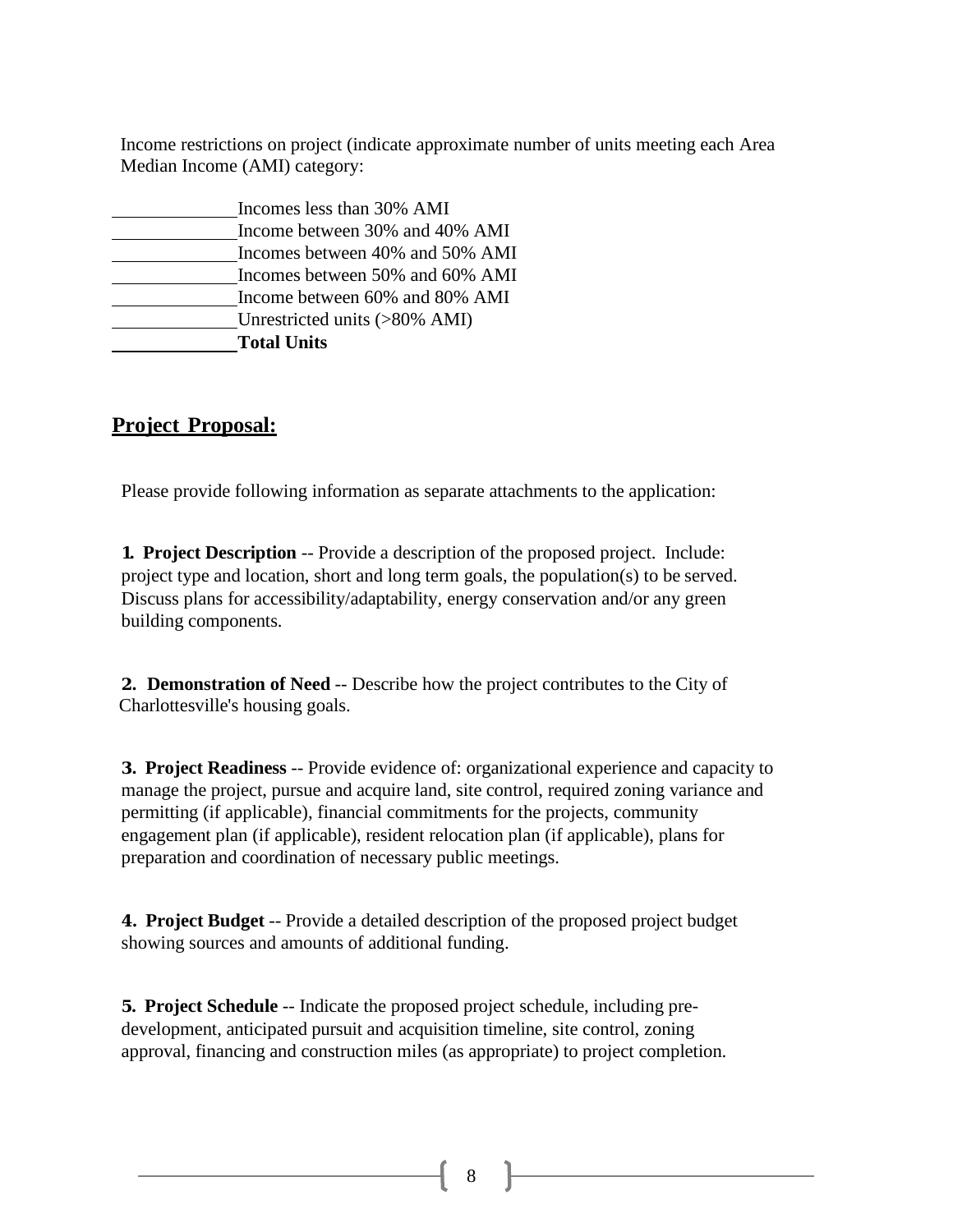**6. Experience** -- Provide a summary of similar activities completed by the organization and project team.

### **Authorization:**

Organization Name:

Project Title:

(Authorized Organization Official)

I, certify that I am authorized to

apply for funding from the City of Charlottesville. I certify that all information contained herein is accurate to the best of my knowledge.

<u> 1989 - Johann Stein, marwolaethau a bhann an t-Amhair an t-Amhair an t-Amhair an t-Amhair an t-Amhair an t-A</u>

Signature Date

Print Name Title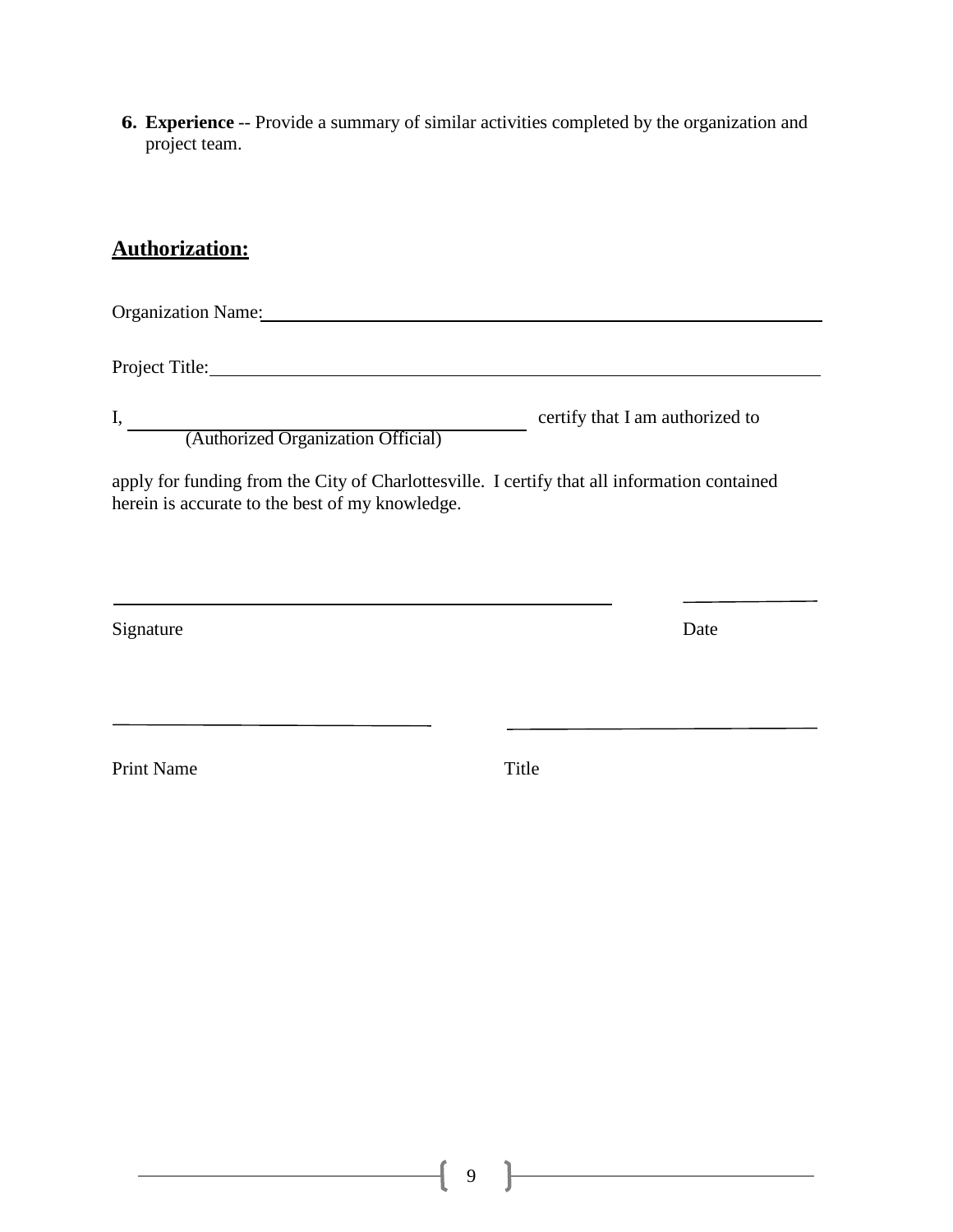# **Exhibit 2: CAHF Application Timeline**

**(Please note: Dates of approval and award may change. It is the applicant's responsibility to confirm approval and award dates.**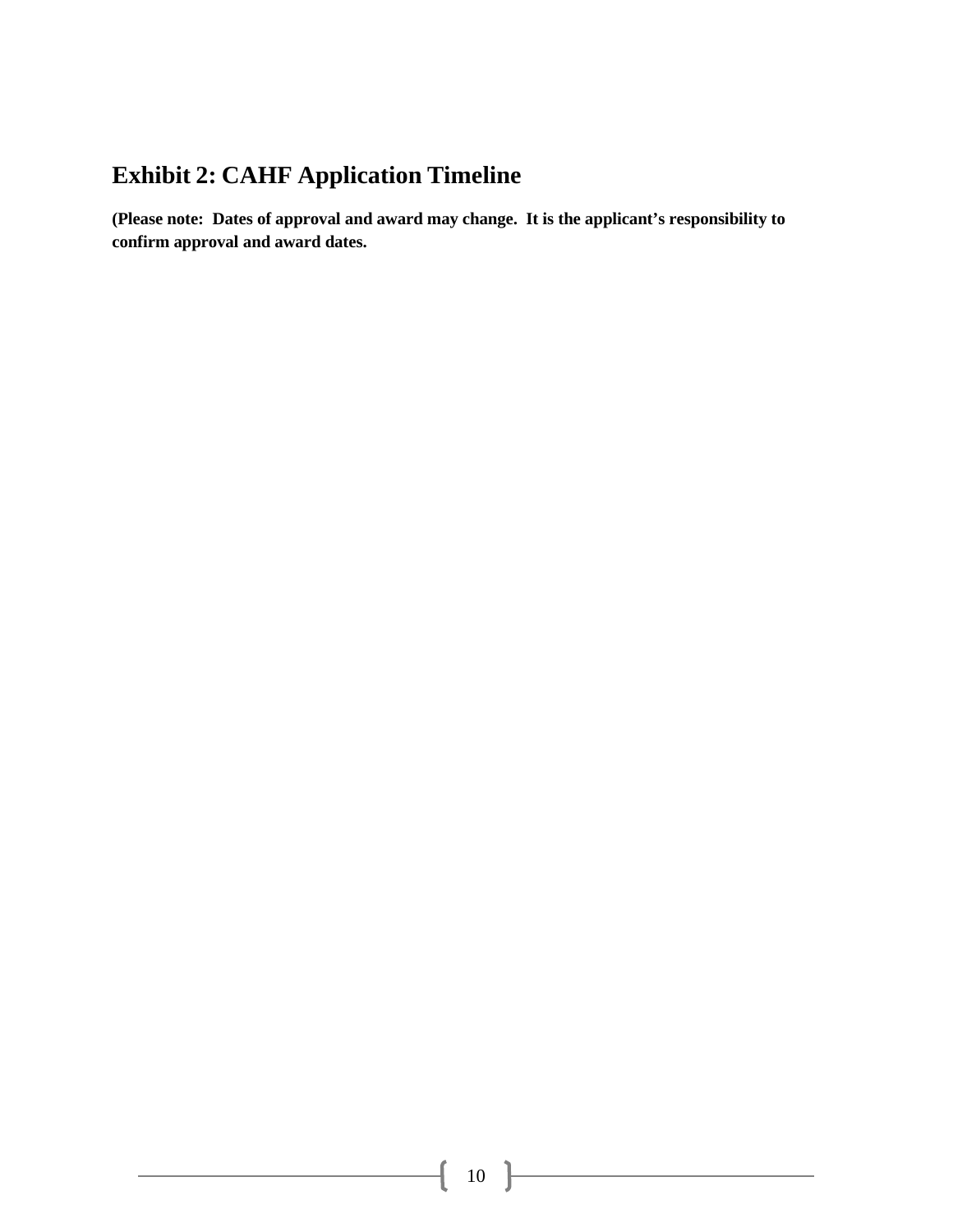# NOFA Posted • March 13, 2020

Applications Due • 4:00 PM April 10, 2020

Applications Review

April 13, 2020- May 1, 2020

City Council Approval June - July 2020

> Award Notices By July 31, 2020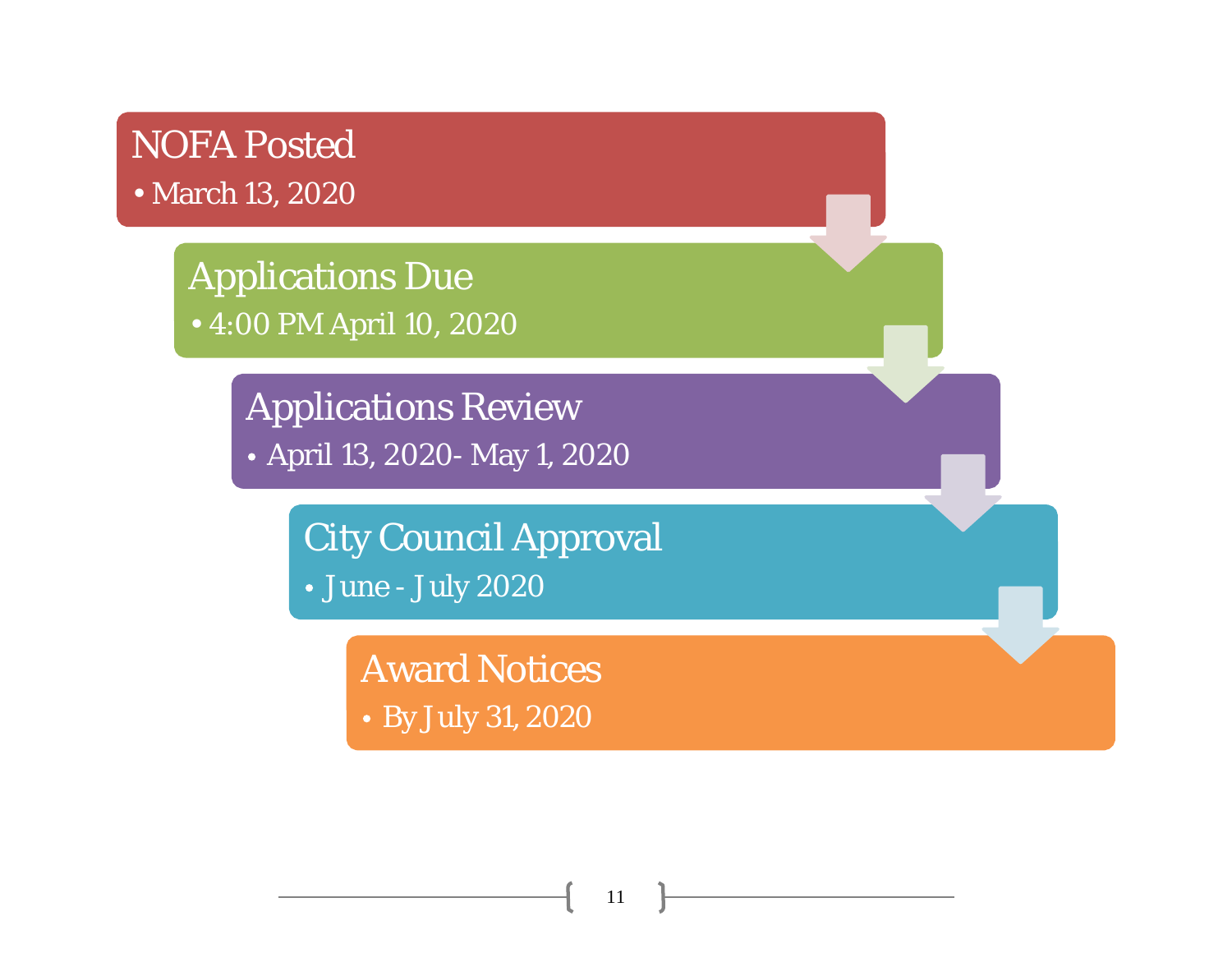# **Exhibit 3: City of Charlottesville Affordable Housing Goals**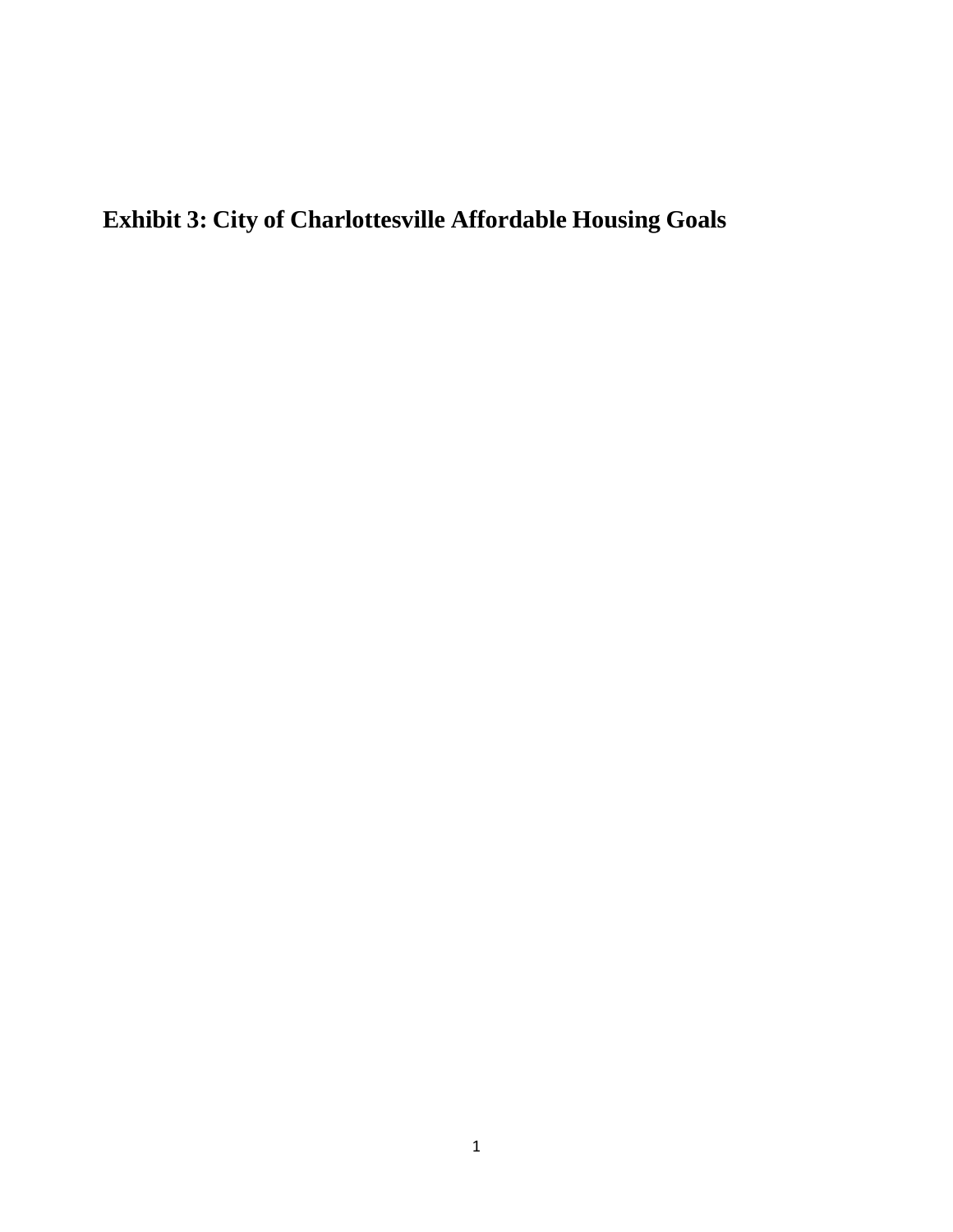### **City of Charlottesville 2025 Goals for Affordable Housing**

<http://www.charlottesville.org/home/showdocument?id=24716>

Achieve a minimum 15% supported affordable housing throughout the City by 2025.

### **Selection of City of Charlottesville Comprehensive Plan 2013 Housing Goals** [http://www.charlottesville.org/departments-and-services/departments-h-z/neighborhood](http://www.charlottesville.org/departments-and-services/departments-h-z/neighborhood-development-services/comprehensive-plan/comprehensive-plan-2013)[development-services/comprehensive-plan/comprehensive-plan-2013](http://www.charlottesville.org/departments-and-services/departments-h-z/neighborhood-development-services/comprehensive-plan/comprehensive-plan-2013)

- *A. Affordable Housing Goals*
- Goal 2: Maintain and improve the City's existing housing stock for residents of all income levels.
- Goal 2.5: Preserve and improve the quality and quantity of the existing housing stock through the renovation, rehabilitation and/or expansion of existing units as a means of enhancing neighborhood stability.
- Goal 3: Grow the City's housing stock for residents of all income levels.
- Goal 3.2: Incorporate affordable units throughout the City.
- Goal 3.3: Achieve a mixture of incomes and uses in as many areas of the City as possible.
- Goal 3.6: Promote housing options to accommodate both renters and owners at all price points, including workforce housing.
- Goal 8.1: Encourage mixed-use and mixed-income housing developments.
- Goal 8.2: Link housing options and employment opportunities in City land use decisions.
- Goal 8.4: Promote environmentally sustainable patterns of development as well as economic development and job creation in relatively underinvested, financially depressed areas.
- *B. Housing for Special Needs Populations*
- Goal 2.4: Support the promotion of the Design for Life C'ville program that provides a rebate of permit fees for incorporation of standards that address visit-ability and live-ability.
- Goal 2.5: Promote the use of rapid rehousing and permanent supportive housing options by providing support to programs and organizations serving the homeless and nearhomeless populations, as well as those with challenges that would otherwise prevent independent living.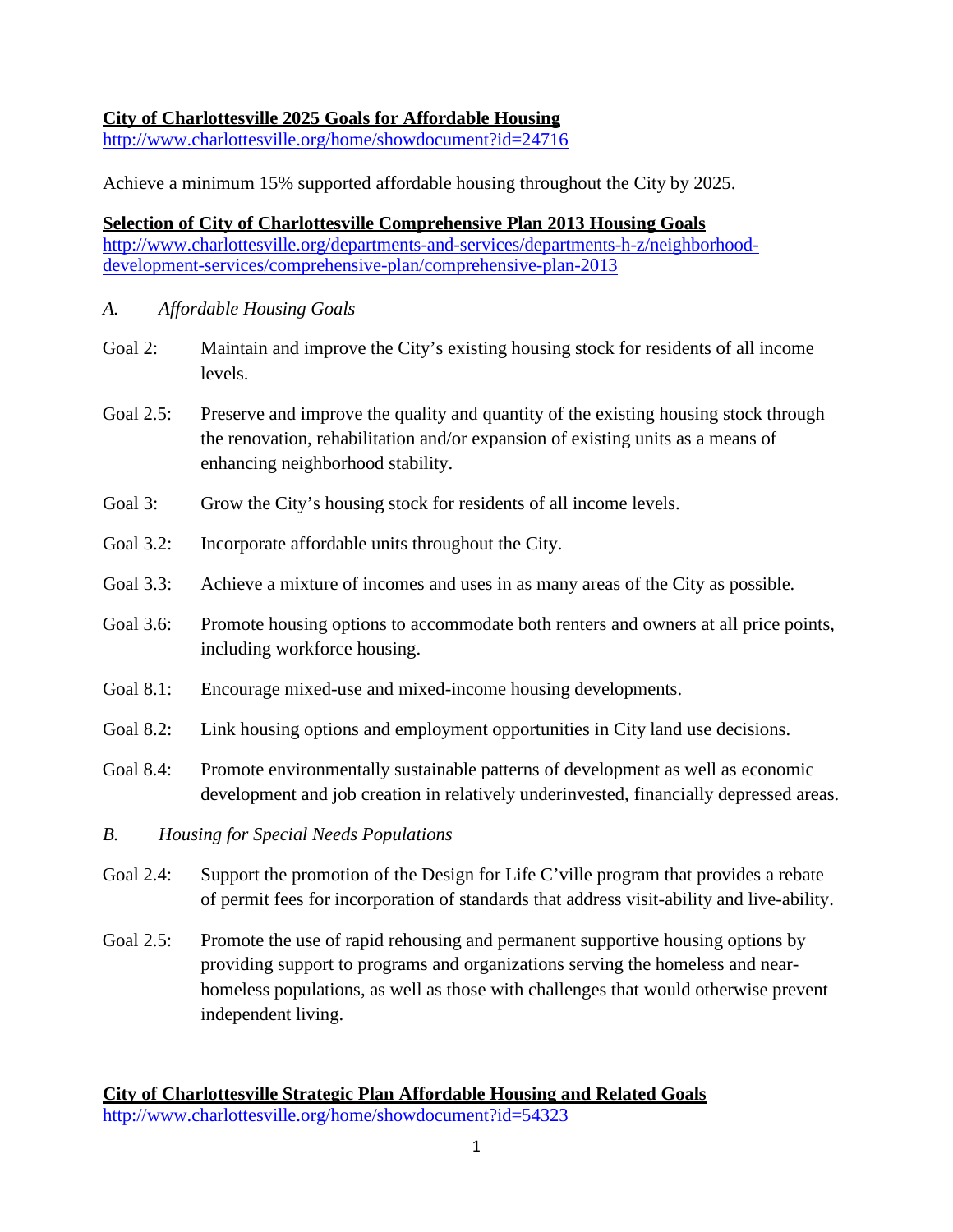- Goal 1.3: Increase affordable housing options.
- Goal 1.4: Enhance financial health of residents.
- Goal 2.1: Reduce adverse impact from sudden injury and illness and the effects of chronic disease.
- Goal 2.3: Improve community health and safety outcomes by connecting residents with effective resources.
- Goal 3.1: Engage in robust and context sensitive urban planning and implementation.
- Goal 5.4: Foster effective community engagement.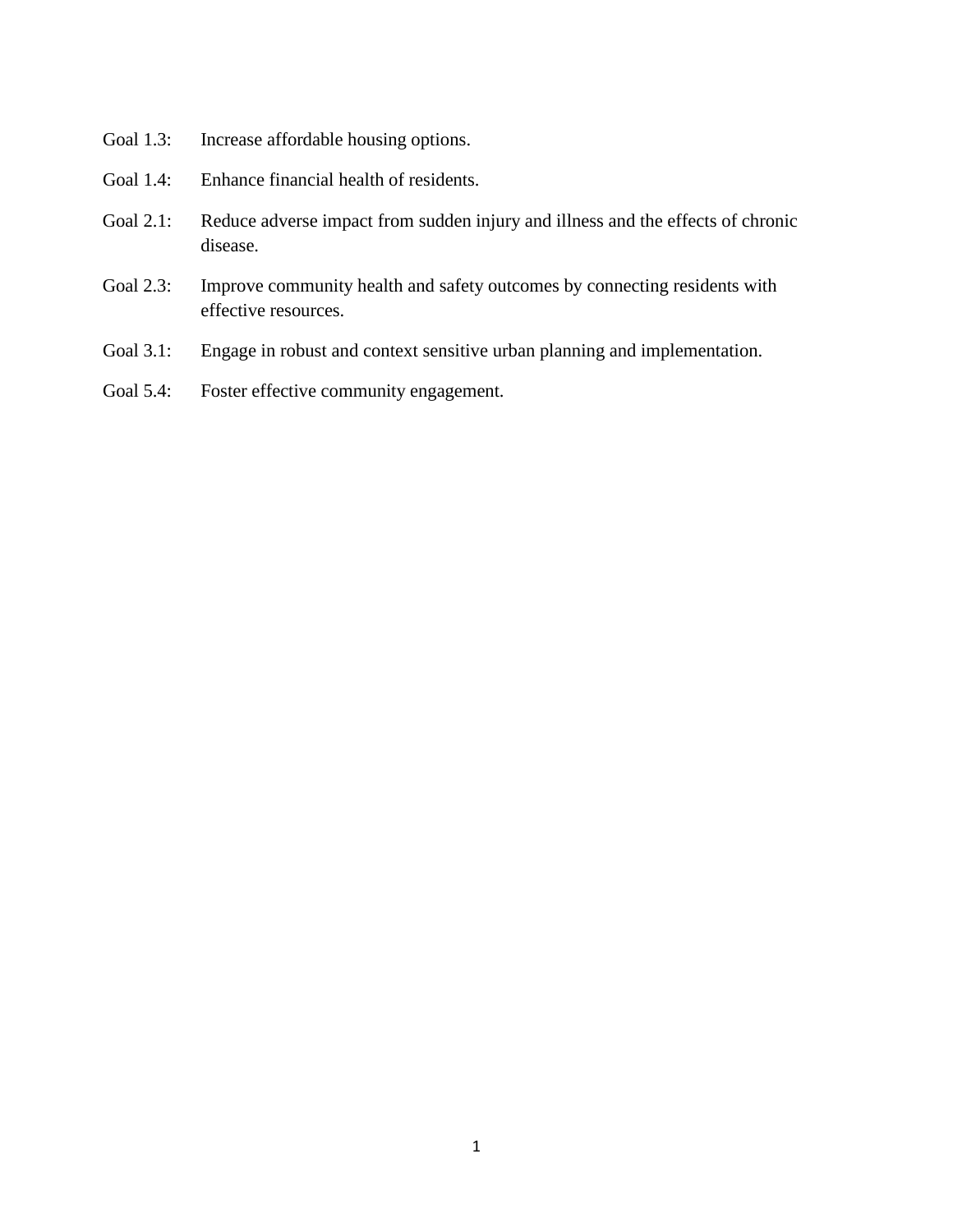**Exhibit 4: Housing Policy 1**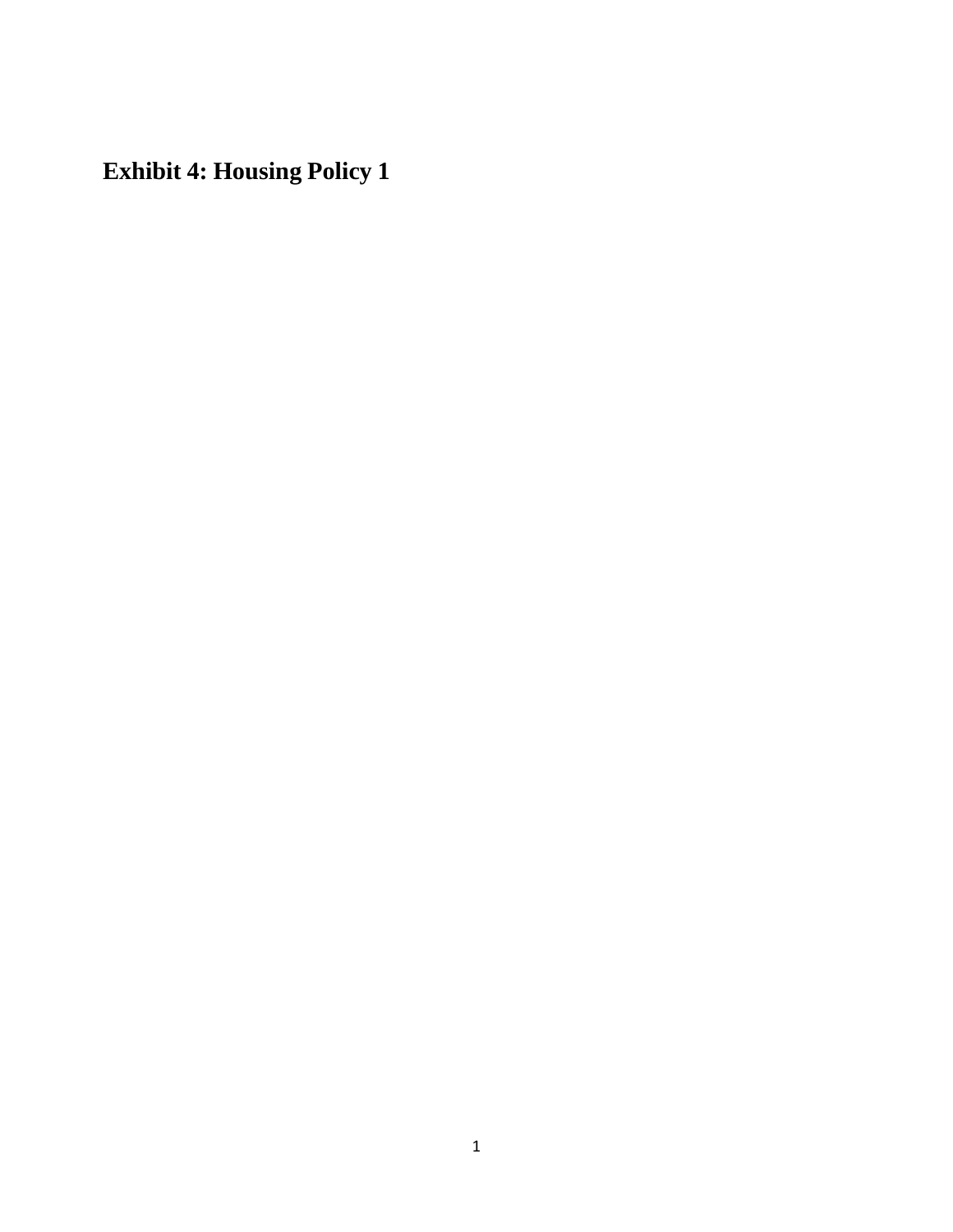### **City of Charlottesville Objectives forUse ofCharlottesvilleAffordableHousingFund (CAHF) andCriteria/Priorities forAward ofFunds Housing Policy 1 – as recommended by HAC on9/17/14 ADOPTED BYCITY COUNCILONOCTOBER20, 2014**

#### **General Information**

There are three housing policies that comprise the recommendations of the Housing Advisory Committee (HAC). Policy 1, written to address appropriate usage of the Charlottesville Affordable Housing Fund (CAHF), was originally adopted by City Council on November 3, 2008, with a focus on the following topics: 1) funding categories, 2) target populations, 3) criteria for review of applications, and 4) affordability definition. The revised policy, as contained herein, has refined the text to include: 1) general information; 2) consideration of other City efforts; 3) definitions of all pertinent terms, 4) guidelines for use of CAHF; 5) accountability and tracking; and 6) how to apply for CAHF and potential use of funds.

Policy 2 involves "Incentives the City can provide to Encourage Development with Affordable Housing Units" and Policy 3 covers "Criteria for Awarding Multi-Family Incentive Funds/Strategic Investment Funds Revolving Loan Fund. Both policies were adopted at the same time as Policy 1, but neither is included herein as these are separate documents.

More than five years have passed since the policy was first adopted and the national and local housing markets have undergone significant changes during this time. Accordingly, the HAC has identified an update of this housing policy as essential to ensuring that City housing policies are current and relevant to help inform CAHF funding decisions.

The City of Charlottesville currently utilizes the annual CapitalImprovement Program (CIP) budget process to fund its affordable housing efforts through the CAHF. This process is initiated on an annual basis through the submittal of a request from the City's Housing Development Specialist (Neighborhood Development Services) to the Budget Office. The amount of the annual request is based on the funding recommendations contained in Table 8 of the report entitled "City of Charlottesville 2025 Goals for Affordable Housing"(2025 Housing Goal - as adopted on February 1, 2010).

In addition to CIP funds, the City also has an Affordable Dwelling Unit ordinance (codified at City Code §34-

12) that provides for payments in lieu of providing actual affordable units when rezoning or special use permits of a specified level of density are required. While the City would prefer that developers provide actual units either on or off site, the State enabling legislation for this ordinance is written such that it is unlikely that units will be built, because the CAHF contribution level is generally less expensive and does not require a 30 year compliance period after funds are provided.

Lastly, the final source of CAHF funds is voluntary contributions made through proffers. As the frequency and amounts are highly unpredictable, there is no way to quantify the impact of proffered contributions; however, this is also a source of funds for the CAHF.

This policy is applicable to all funds appropriated into the CAHF, regardless of their source (unless otherwise specified herein or by directive from City Council).

### **Consideration of Other City Efforts**

**City CouncilVision for Housing:** Quality Housing Opportunities for All - Our neighborhoods retain a core historic fabric while offering housing that is affordable and attainable for people of all income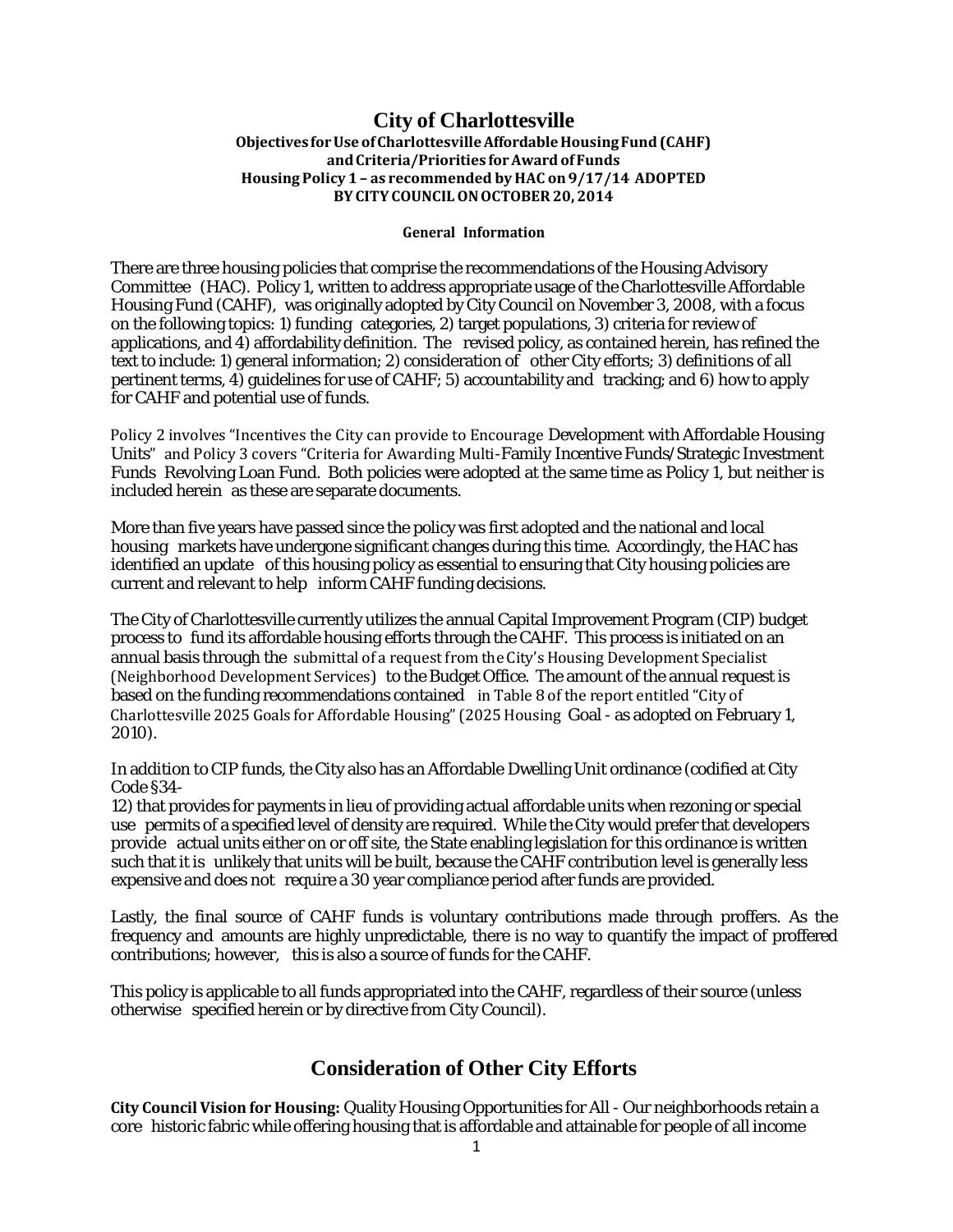levels, racial backgrounds, life stages, and abilities. Our neighborhoods feature a variety of housing types, including higher density, pedestrian and transit oriented housing at employment and cultural centers. We have revitalized public housing neighborhoods that include a mixture of income and housing types with enhanced community amenities. Our housing stock is connected with recreation facilities, parks, trails, and services.

**Comprehensive Plan:** The current City of Charlottesville Comprehensive Plan (as adopted on August 13, 2013) provides the legal basis for all land use and policy decisions related to housing in the City. The goals and objectives included in the Comprehensive Plan must therefore be taken into consideration with any and all CAHF decisions, realizing that each project will differ and that competing values will have to analyzed on a case by case basis.

**2025 Housing Goal Report**: According to the subject report, the City has adopted the following as its goal for supported affordable housing in the City:

#### *"Increase the ratio of supported affordable units to 15%oftotal housing units by 2025."*

The 2025 report states that CAHF dollars should be leveraged to the maximum extent feasible. Table 8 of the 2025 Housing Goal (which establishes yearly funding levels necessary to reach the 2025 goal) is based on the assumption that the City will contribute 8.4% of the funds needed to preserve or create supported affordable housing, while the remaining 91.6% will be provided by other sources.

### **Definitions1**

**Affordable and/orAffordable Housing**<sup>2</sup> **:** Housing for occupant(s) at or below80% of**Area Median Income** who are paying no more than 30 percent of income for Gross Housing Costs, including utilities.3 Income calculations should be based on 24 CFR Part 5, unless otherwise required by another funder.

**Applicant**: An organization seeking financial assistance from the Charlottesville Affordable Housing Fund.

**Area MedianIncome (AMI):** Median family income limits as adjusted by the U.S. Department of Housing and Urban Development (HUD) annually by family size.

**Asset**-**Based Community Development:** A methodology that seeks to identify and use the strengths within communities as a means for sustainable development (i.e., development that meets the needs of the present without compromising the ability of future generations to meet their own needs). **Beneficiary:**Persons, households or families who benefitfrom funding received by a **Recipient**. **Comparable Substitution:**Housing unit committed as a **SupportedAffordableUnit**in lieu of another **SupportedAffordableUnit**lost due to any event resulting in a loss of **Supported AffordableUnit** status**.**

**Gross Housing Costs:** For renters, the sum of contract rent and utility costs. For homeowners, the sum of mortgage, utilities, home insurance (including flood if required), private mortgage insurance, property taxes, and home owner association dues.

**Levels of Affordability:** Tiers of Affordable Housing defined in terms of **AMI**. Families earning: between 120 and 80 percent AMI are considered "moderate-income"; between 80 and 50 percent AMI, "low-income"; between 50 and 30 percent AMI, "very low-income" and below 30 percent AMI, "extremely low-income."

<sup>&</sup>lt;sup>1</sup> Words and terms included within the definitions section are capitalized throughout this document for ease of reference. Within the definitions section, definedwords/terms are alsobolded.

<sup>&</sup>lt;sup>2</sup> The City of Charlottesville has a variety of programs (other than CAHF) that support affordable and Supported Affordable Unit efforts; however, affordable and/or Supported Affordable Unit are defined specifically within each program based on the target Level of Affordability.

<sup>3</sup> In the case of rental units and compliance with Code of VA 58.1-3295, properties financed with 26 USC §42, 26USC §142(d) 24 CFR §983, 24 CFR §236, 24 CFR§241(f), 24 CFR§221(d)(3) or any successors thereof meetthe local definition of affordable rental as noted herein.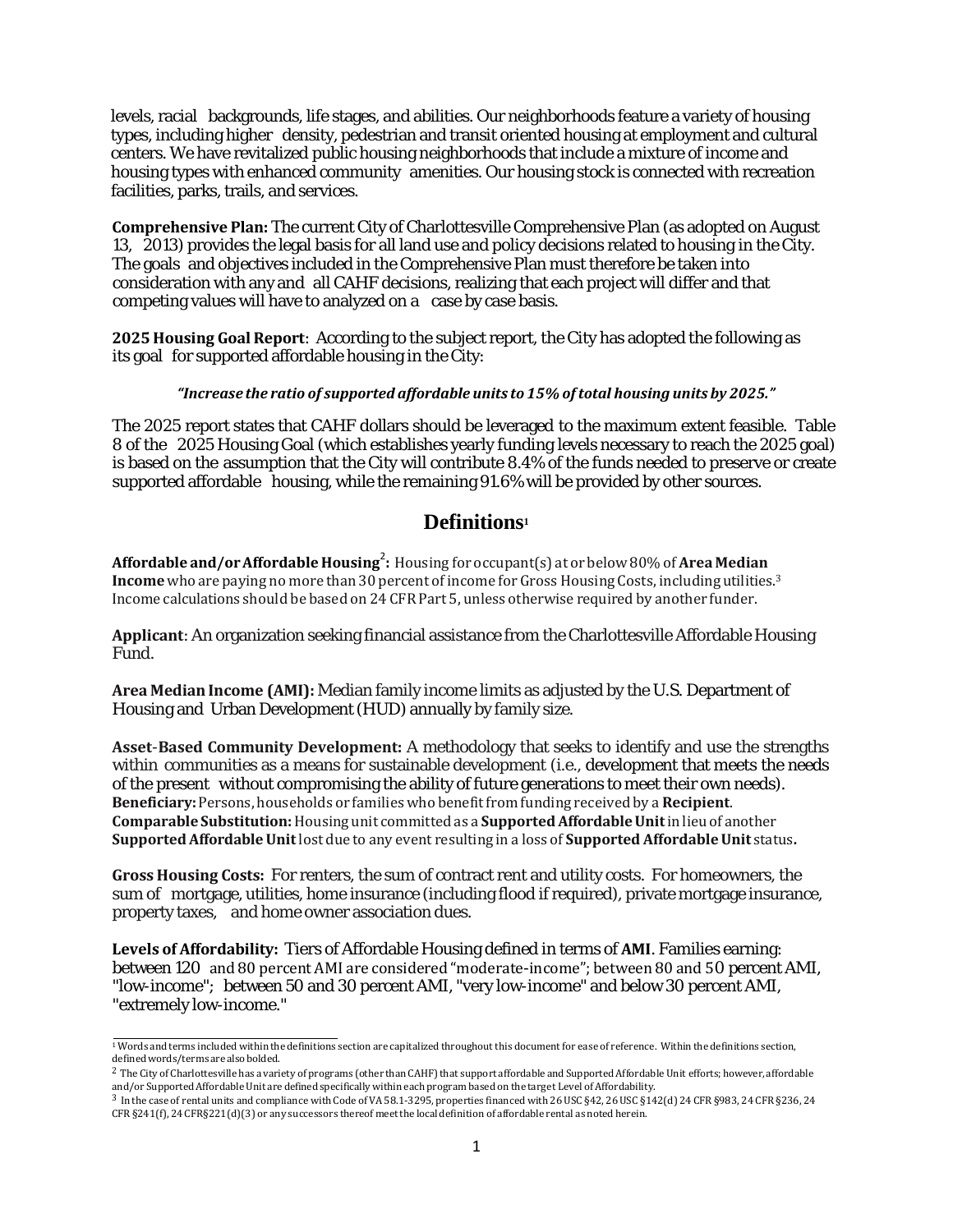**People-BasedFinancial Supports:** Funds provided to **Recipients** for use by income qualified beneficiaries that allow them to secure a Supported Affordable Unit (e.g., Housing Choice Vouchers or down payment/mortgage assistance).

**Project-BasedFinancial Supports:**Fundsprovidedto**Recipients** thatproduce or rehabilitate a **Supported Affordable Unit** at a specific location to achieve **Levels of Affordability** (e.g., Low Income Housing Tax Credit projects, Project Based Vouchers and land trusts).

**Project-Based Legal Supports:** Legal controls that limit the income of **Beneficiaries**, the amount of rent charged, or resale price of a home (e.g., deed restrictions, regulatory compliance/affordability period, liens, or other).

**Recipient:** An organization receiving financial assistance from the Charlottesville Affordable Housing Fund.4

**Residency:** Having a physical presence in the City of Charlottesville, with the intent to remain in the City either temporarily or permanently. Qualification is not based on a length of stay or time requirement.5

**Special Needs Population:** Person(s) with a physical or mental impairment that substantially limits one or more major life activities, to include elderly, abused/battered spouses and/or children, children aging out of foster care, homeless persons, and chronic homeless persons.

**SupportedAffordableUnit (SAU):**Housing unitthat achieves one or more **Levels ofAffordability** using various sources of public funding and mechanisms including, but not limited to: HUD, VHDA, the City of Charlottesville,Housing ChoiceVouchers (Section8), and/ordeed restrictions. **SAUs** can be rental properties orowner-occupied dwellings. **Levels ofAffordability** canbe achieved through multiple mechanisms, such as **People-BasedFinancialSupports**,**Project-BasedFinancialSupports**and**Project-BasedLegalSupports**, which can be combined.

### **Guidelines for Use of CAHF**

The City's intent for CAHF funding is to: (1) create incentives and opportunities to provide new Supported Affordable Units<sup>6</sup> that would not otherwise exist and (2) to preserve existing Affordable Housing and to help maintain affordable units at a risk of being lost without the provision of such funds. To this end, the City realizes that flexibility is important. The following shall inform the use of limited funding, with respect to both preferences for awarding and general requirements for use of CAHF.

- Preference is for projects that either preserve or provide additional Supported Affordable Units toward the City's 2025 Housing Goal.
- Applicants must clearly achieve one or more goals/objectives of the current Comprehensive Plan (or future updated versions).
- Additional consideration will be given to projects that support the City Council Vision for Housing and achieve objectives/goals of the Strategic Action Team (SAT) Growing Opportunities Report, the Strategic Investment Area (SIA) Report, or various Small Area Plans / other reports as developed by or on behalf of the City of Charlottesville.

<sup>4</sup>A Recipient could be a direct Beneficiary in some cases if funding is provided directly. This will only be allowedwhen provided by the Code of Virginia and incorporated into the City of Charlottesville Code of Ordinances.

<sup>5</sup>Residency definitionis based on programrequirements for SNAP (i.e., Supplemental NutritionalAssistance Program, a.k.a. foodstamps).

<sup>&</sup>lt;sup>6</sup> New supported affordable refers to either physically new or newly supported affordable (existing) units.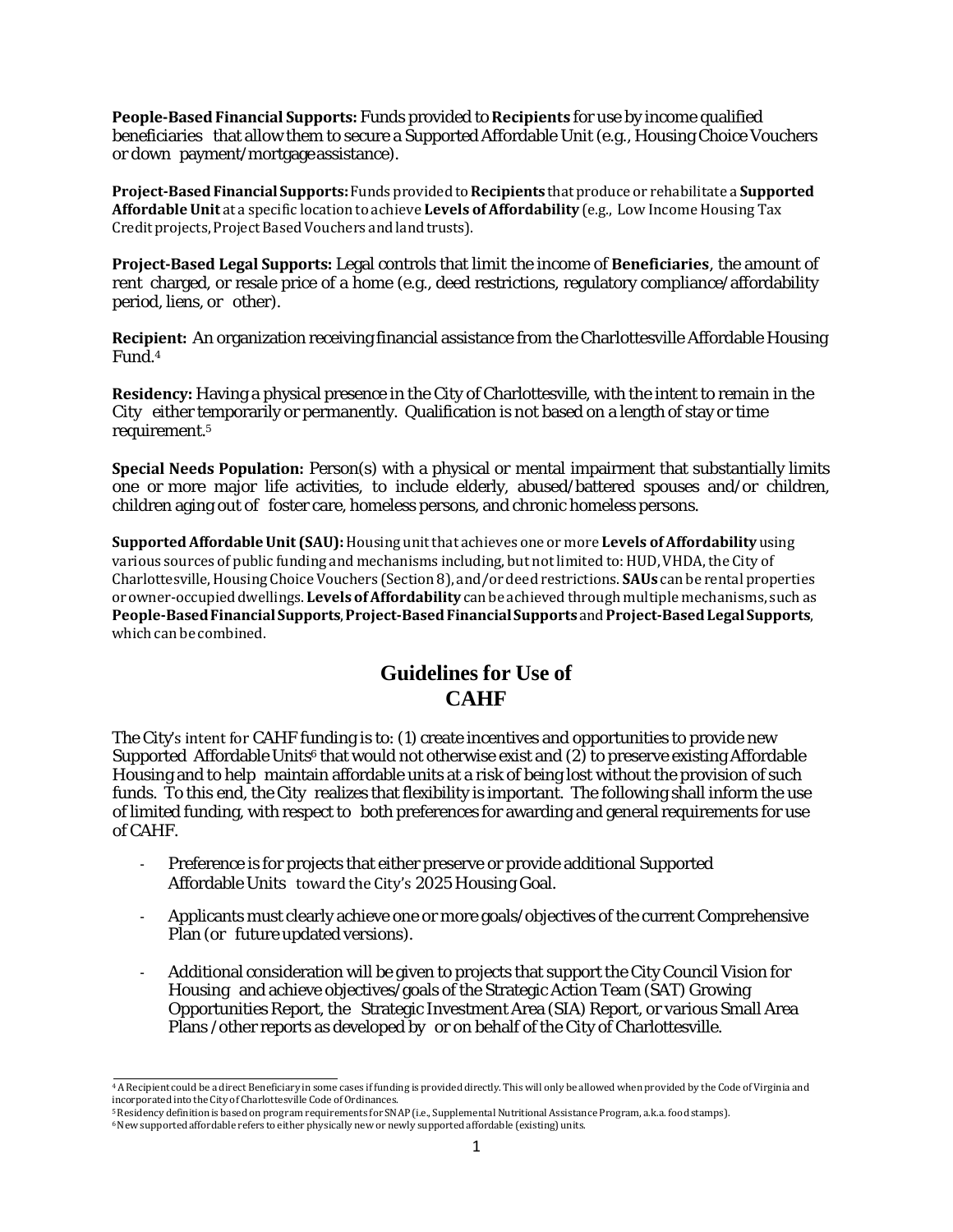- To the maximum extent feasible, CAHF should be paired with other City programs to maximize financial viability of projects. Current programs include: reduced water/sewer connection fee; tax exemptions for housing improvements; free paint program; special tax rate for certain energy efficient buildings; and Design for Life C'ville.
- Efficient use of resources must be considered relative to the amount of CAHF provided. Leverage as provided by the Applicant and CAHF cost per Supported Affordable Unit will be taken into consideration. Priority will be given to those programs / projects that leverage the most funds and require the least subsidy.
- Funding can be used for mixed income Project-Based Financial Supports and People-Based Financial Supports 7; however, strong preference is for applications that benefit the lowest level of AMI, as defined herein to include extremely low income (30% AMI or less) and very low income (between 50 and 30 percent AMI), and low income (up to 60 percent AMI).
- In order to realize the City's vision of offering housing that is affordable and attainable for people of all income levels, preference is for approaches that address the Levels of Affordability that are in the shortest supply based on the demonstrated need. To the maximum extent feasible, the City should have housing stock sufficient to meet the needs of people across the income spectrum.
- Applicants are encouraged to provide opportunities for meaningful neighborhood participation and use Asset-Based Community Development strategies.
- Applicants must demonstrate their own financial viability as well as the financial feasibility of the project.
- Each project will be evaluated with respect to its readiness to proceed based on status of site control, zoning, financial commitments, construction drawings, and other commonly used indicators, with preference given to those projects most likely to commence in a timely manner or to those projects where CAHF funding will expedite the process.
- Funding requests will be evaluated with respect to the leverage the CAHF investment creates, and/or any proposed legal mechanisms requiring compliance and/or repayments that will be used to achieve continuing Levels of Affordability.
- Project-Based approaches will conform to the City policy for energy efficiency and incorporation of Universal Design features, as adopted on April 21, 2008 (updated on April 21, 2014).
- Funding can only be provided to non-profit organizations which have been designated as such by the U.S. Internal Revenue Service or to the Charlottesville Redevelopment and Housing Authority (CRHA). Only exceptions explicitly allowed by Code of Virginia and incorporated into the City of Charlottesville Code of Ordinances will be otherwise allowed.
- Recipients must be in compliance with all federal, state, and local laws/regulations.
- Beneficiaries of funds should primarily be City residents and/or be employed in the City.<sup>8</sup> Recipients will be required to track and report on previous Residency to ensure compliance.
- CAHF assistance must be used to support projects located within the City limits of Charlottesville, unless approved by City Council.

 $\frac{7100\%}{4}$  AMI is defined as the current median family income for a family of four for the City of Charlottesville as adjusted by HUD. Percentage adjustments for family size are 70% for one person, 80% for two persons, 90% for three persons, 108% for five persons, 116% for six persons, 124% for seven person and 132% for eight persons. For each person in excess of eight, the four-person income limit should be multiplied by an additional eight percent (e.g., for 9 persons multiple by 140%). Income limits are rounded to the nearest \$50. This is consistent with the methodology used for calculation of HUD income limits.<br><sup>8</sup> Exceptions to preferences are 1) the homeless, 2) persons who noResidencypreferences.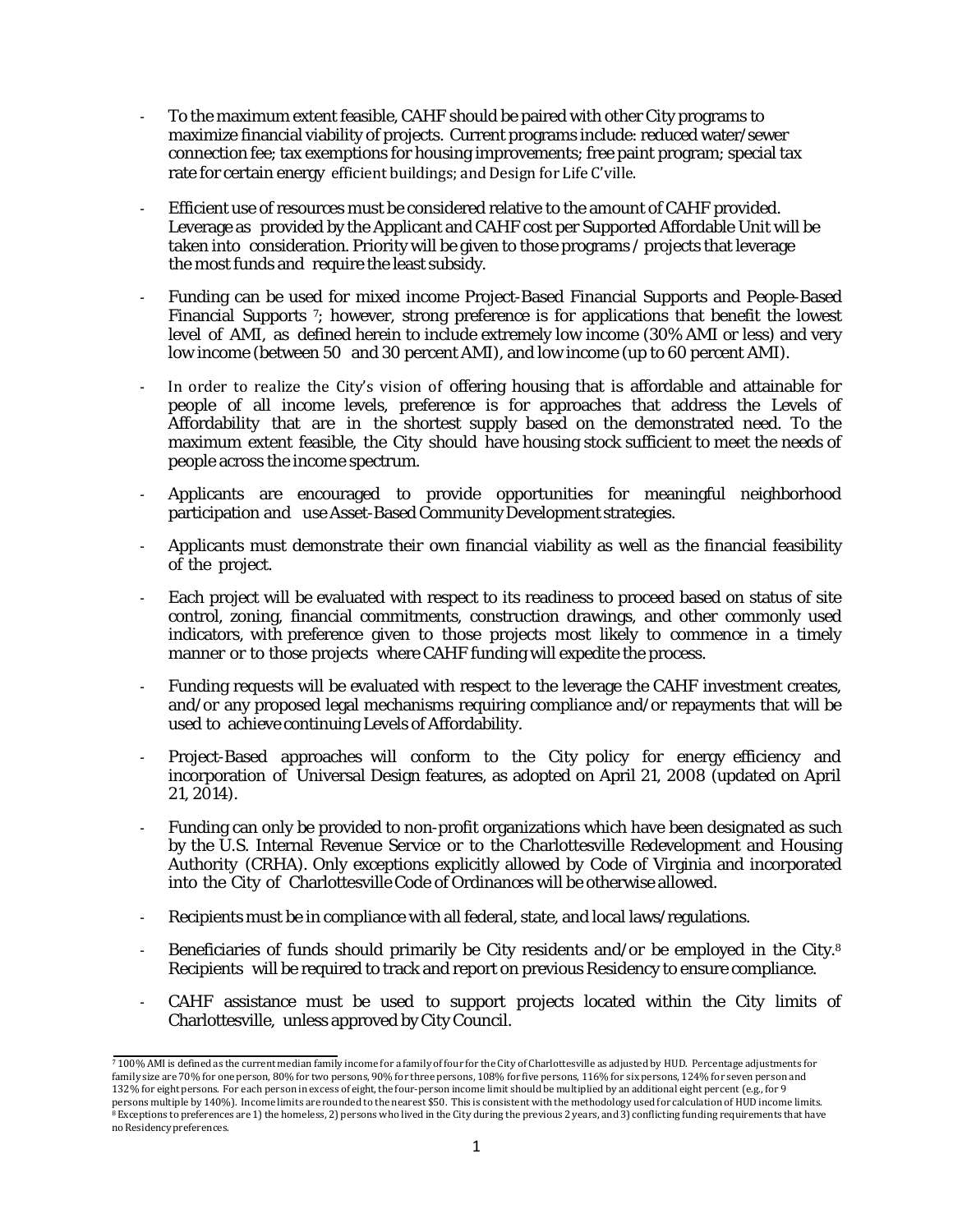- Funding will be primarily reserved for access to or the creation, preservation, and development of Supported Affordable Units.
- Since market forces and demographics are subject to change, CAHF assistance may also be used on a limited basis to explore and encourage new models that are intended to enable affordable and/or Supported Affordable Units in the City.

### **Accountability and Tracking**

Assistance for Rental Housing and Housing Rehabilitation

The purpose of CAHF support for rental housing or housing rehabilitation is to increase the availability of Supported Affordable Unit rental options and also to allow qualified owners<sup>9</sup> to make essential repairs to maintain existing Affordable Housing and expand the City's base of Supported Affordable Units.

### **AccountabilityMeasures**

Project-Based: Projects should have a supported mechanism in place to ensure affordability. The affordability period will vary depending upon the amount of CAHF assistance provided and the type of project, as shown below.

| <b>TYPE OF PROJECT</b>        | <b>CAHF ASSISTANCE<sup>10</sup></b>   | <b>AFFORDABILITY PERIOD*</b> |
|-------------------------------|---------------------------------------|------------------------------|
| <b>Housing Rehabilitation</b> | $<$ \$5,000 (per unit)                | 1 year                       |
|                               | $$5,001 - $10,000$                    | 3 years                      |
|                               | $$10,001 - $15,000$                   | 5 years                      |
|                               | $$15,001 - $25,000$                   | 10 years                     |
|                               | $$25,001 - $40,000$                   | 15 years                     |
|                               | $$40,001 - $55,000$                   | 20 years                     |
|                               | \$55,001 - \$70,000                   | 25 years                     |
|                               | $670.001 - 1 - 1$                     | $20 - 20$                    |
| Rental Housing*               |                                       |                              |
|                               | New Construction of Rental<br>Housing | 20 years                     |
|                               | Rehabilitation / Refinancing of       | 15 years                     |

Rental Housing

\* Period of Affordability is further subjectto Federal and/or other funding requirements. Ifthe period required by other funding is shorter than required by CAHF or if foreclosure or other provisions exclude the use of an affordability period, then CAHF will subordinate accordingly. It will be the responsibility of the Recipient to request<br>subordination. If the period is longer than req \*\*Rental Housing affordability periods are consistent with the HUD HOME program guidelines.

Affordability Period: The CAHF Recipient (or current owner should the property sell) of Project-Based Financial Supports for rental housing will be responsible for ensuring the affordability of

<sup>9</sup>Qualified owners can refer to either anowner occupied unit where the household meets specified income limits or to owners of rental units where assistance is provided for the benefit of income qualified tenants.

<sup>10</sup> CAHF assistance amounts will be revisited to ensure reasonableness. Housing rehabilitation amounts will be reviewed and updated every 5 years. Changes shall be indexed to annual percentage changes in the Consumer Price Index for Housing in the SouthUrban Region as published by theBureau of Labor Statistics, using the month/year of adoption of this policy as a start date. Rental Housing figures will be revised based on changes to the HOME regulations as promulgated by HUD.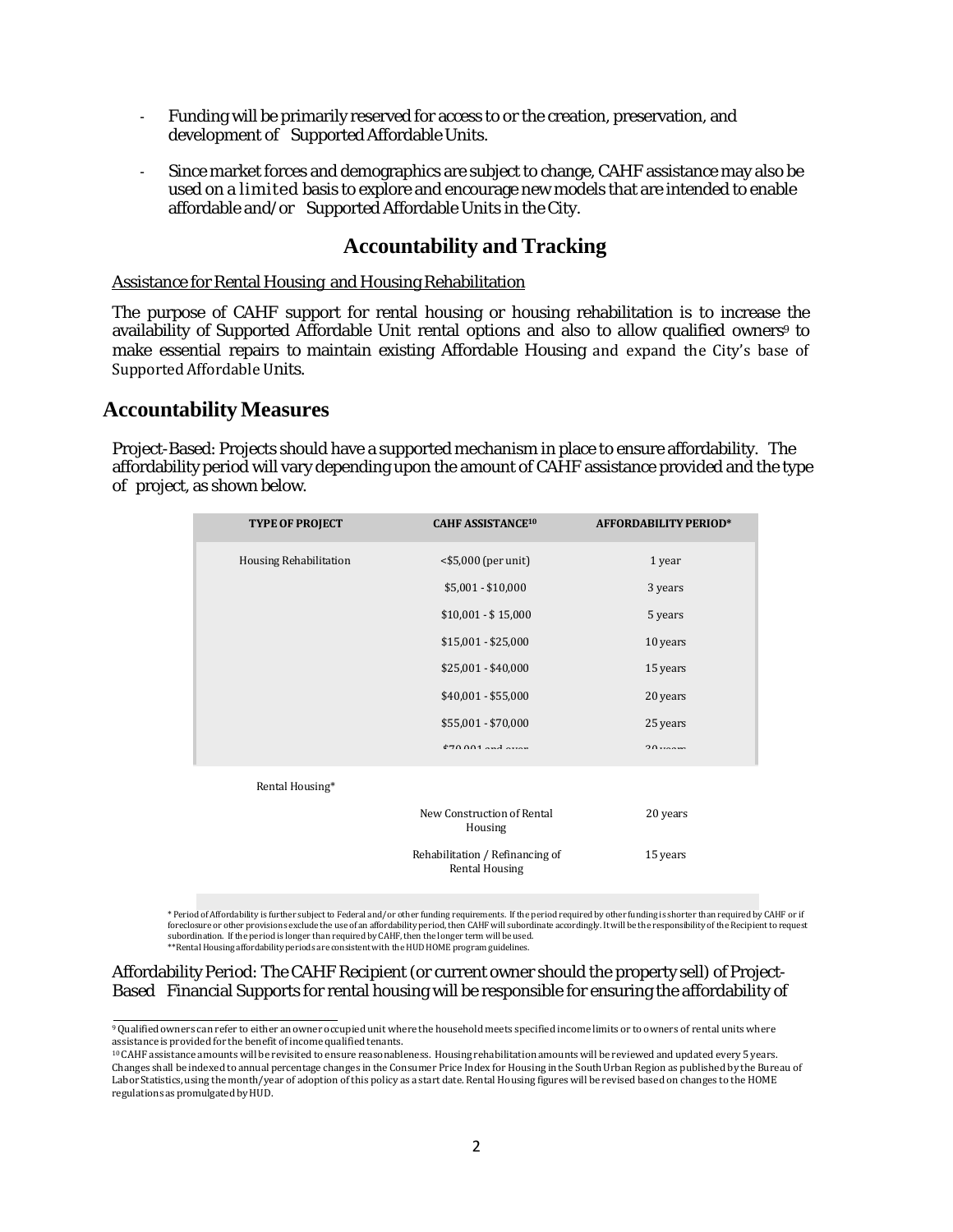Assisted projects during the required affordability period, as shown in the above table. The affordability period may be reduced by the City for a rental housing project that will significantly increase the number of Supported Affordable Units. In no event shall the affordability period be less than 10 years. Should affordability be lost during this period, the Recipient or current owner will be responsible for repayment of funds. . The amount of repayment will be reduced for each year of compliance. The annual reduction will be equal to the amount of assistance divided by the number of years in the affordability period (e.g.,  $$300,000/20 = $15,000$ ). For CAHF assistance of \$300,000 for a new construction of rental housing project that remains supported affordable for 10 years, the amount of repayment would be \$150,000. Alternatively, the Owner and/or Recipient may commit comparable other units to be SAUs for the remainder of the term (i.e., Comparable Substitution).

People-Based: The CAHF Recipient of People-Based Financial Supports shall only use funds for income qualified Beneficiaries, as determined and agreed to by the City.

### **CAHF Tracking Measures11**

Project-Based: Within 30 days of receiving a certificate of occupancy for the project, the Recipient shall submit to the City an initial report which indicates the address of each Supported Affordable Unit within the project. On June 30 of every year thereafter during the applicable affordability period, the Recipient (or current owner should the property sell) will submit an annual report that indicates the address of all Supported Affordable Units, including those designated as a Comparable Substitution.

People-Based: The CAHF Recipient of People-Based Financial Supports for rentals shall report to the City on an annual basis the addresses of Supported Affordable Units occupied by Beneficiaries who received CAHF support (or support through recycling of CAHF funds).

### Assistance for Homeownership

 $\overline{11}$ 

The purpose and intent of CAHF support for projects including supported affordable homeownership is to create opportunities to help bolster the inventory of Supported Affordable Units and/or help low-income residents earn equity.

In reviewing applications for CAHF funds to assist with homeownership, the City will consider, among other factors:

- Applicant's demonstrated history of providing Affordable Housing and/or Supported Affordable units
- Applicant's plan for continuing to provide additional Affordable Housing and Supported Affordable Units in the future
- Any mechanisms for maintaining affordability periods of the unit over time
- Any mechanisms for helping families earn savings through mortgage payments and appreciated value
- Any mechanisms for sharing appreciation upon resale with the non-profit agency
- Any mechanisms for sharing appreciation upon resale with the City
- Any mechanisms for recycling funds back into future Supported Affordable Units via reinvestment, return of funds to the CAHF or to another affordable housing fund (as agreed to by the City)
- Other creative mechanisms that help promote equity earning among low-income homeowners and/or leverage funding for future low-income housing opportunities

There is no specified reporting format; therefore, any report providing the requested information may be used as long as the Supported Affordable Units are identified by address.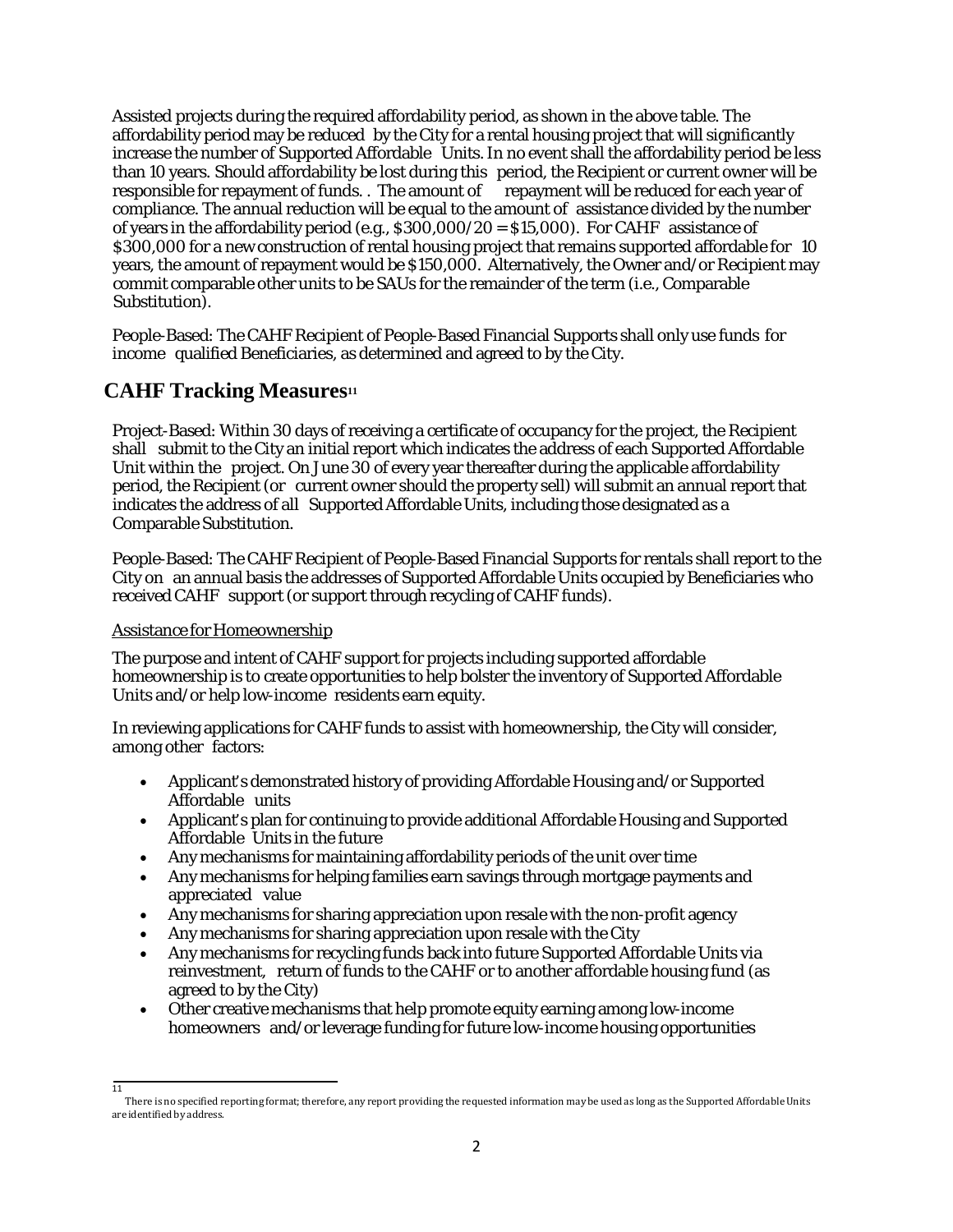### **AccountabilityMeasures**

Project-Based: Funds received by the Recipient upon the sale of a designated Supported Affordable Unit shall be used by the Recipient to create access to additional Supported Affordable Units according to the Recipient's Form 990 or shall be returned to the City as part of an appreciationsharing agreement, unless otherwise authorized by the City. The Recipient shall notify the City following the sale of a designated Supported Affordable Unit and shall designate the fund into which the proceeds (or portion thereof) have been placed.

People-Based: Funds received by the Recipient upon the sale of a designated unit shall be used by the Recipient to create access to additional Supported Affordable Units according to the Recipient's Form 990 or shall be returned to the City as part of an appreciation-sharing agreement, unless otherwise authorized by the City. The Recipient shall notify the City following the sale of a designated unit and shall designate the fund into which the proceeds (or portion thereof) have been placed.

### **CAHF Tracking Measures12**

Project-Based: Within 30 days of closing on a Supported Affordable Unit that received Project-Based Financial Supports from CAHF, the Recipient will identify the unit as a Supported Affordable Unit in a notification submitted to the City that contains the address of the designated unit. On June 30 of every year thereafter, the Recipient shall submit a report that indicates the addresses of all Supported Affordable Units, including those that have secured Supported Affordable Unit status from the fund designated by the Recipient to receive proceeds from the sale of another Supported Affordable Unit(s)within the project or that are subject to Project-Based Legal Supports.

People-Based: Within 30 days of closing on a Supported Affordable Unit where the Beneficiary received People-Based Financial Supports from CAHF, the Recipient will identify the unit as a Supported Affordable Unit in a notification submitted to the City that contains the address of the designated unit. On June 30 of every year thereafter, the Recipient will submit a report that indicates the addresses of all Supported Affordable Units, including newly designated units that have secured Supported Affordable Unit status from the fund designated by the Recipient to receive proceeds from the sale of another Supported Affordable Unit(s).

## **How to Apply for CAHF & Potential Use of Funds13**

**Applications for CAHF will be accepted on a continual basis,with no setdeadline. Applicants are stronglyurged to communicatewith City staff in advance todiscuss theirproposed project. If demand for funds exceeds availablefunds,thenApplicantswill be advised andpreferences contained herein will help determine funding recommendations toCity Council. The following is a list of potential uses for the CAHF; however,this listis not meantto be exclusive.**

- Redevelopment of CRHA Properties
- Rental Housing
- Homeownership
- Down Payment & Closing Cost Assistance or Foreclosure Assistance
- $\overline{12}$

There is no specified reporting format; therefore, any report providing the requested information may be used as long as the Supported Affordable Units are identified by address.

<sup>13</sup>All potential uses of funds are subject to the Code of Virginia and the City of Charlottesville Code of Ordinances.